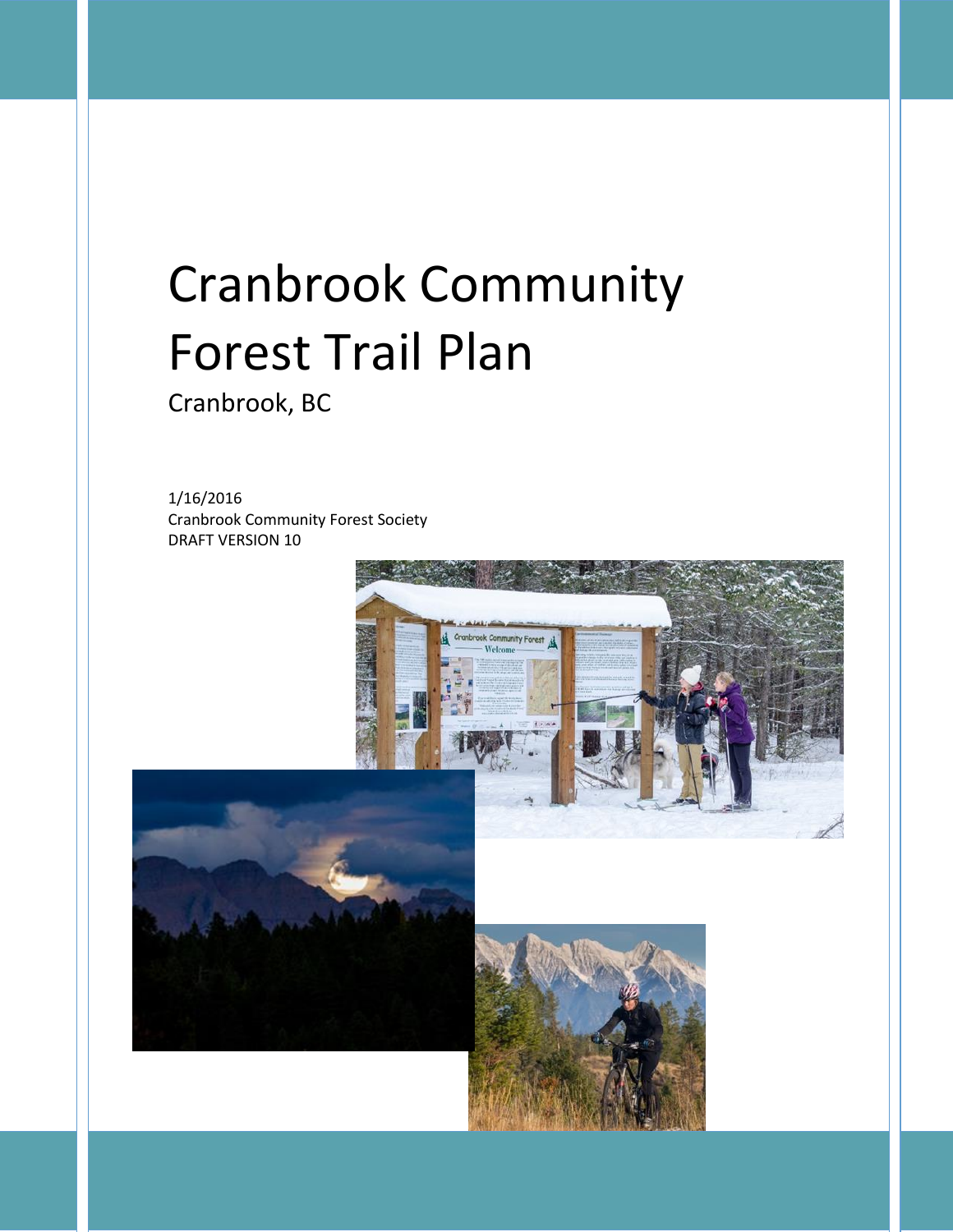#### **Acknowledgements**

The Cranbrook Community Forest Society would like to thank John Przeczek for preparing the draft plan, with contributions from Andrew McLeod and Chris Bullock. John also completed the GPS data collection for trails and mapping of existing and proposed trails. Tara Szkorupa formatted and edited the plan. This version was reviewed and supported by Recreation Sites and Trails BC.

The CCFS also thanks the individuals and organizations who took the time to provide thoughtful input into the draft plan. The Society greatly appreciates the dedication of so many individuals to the maintenance and development of a world class trail system in the Community Forest.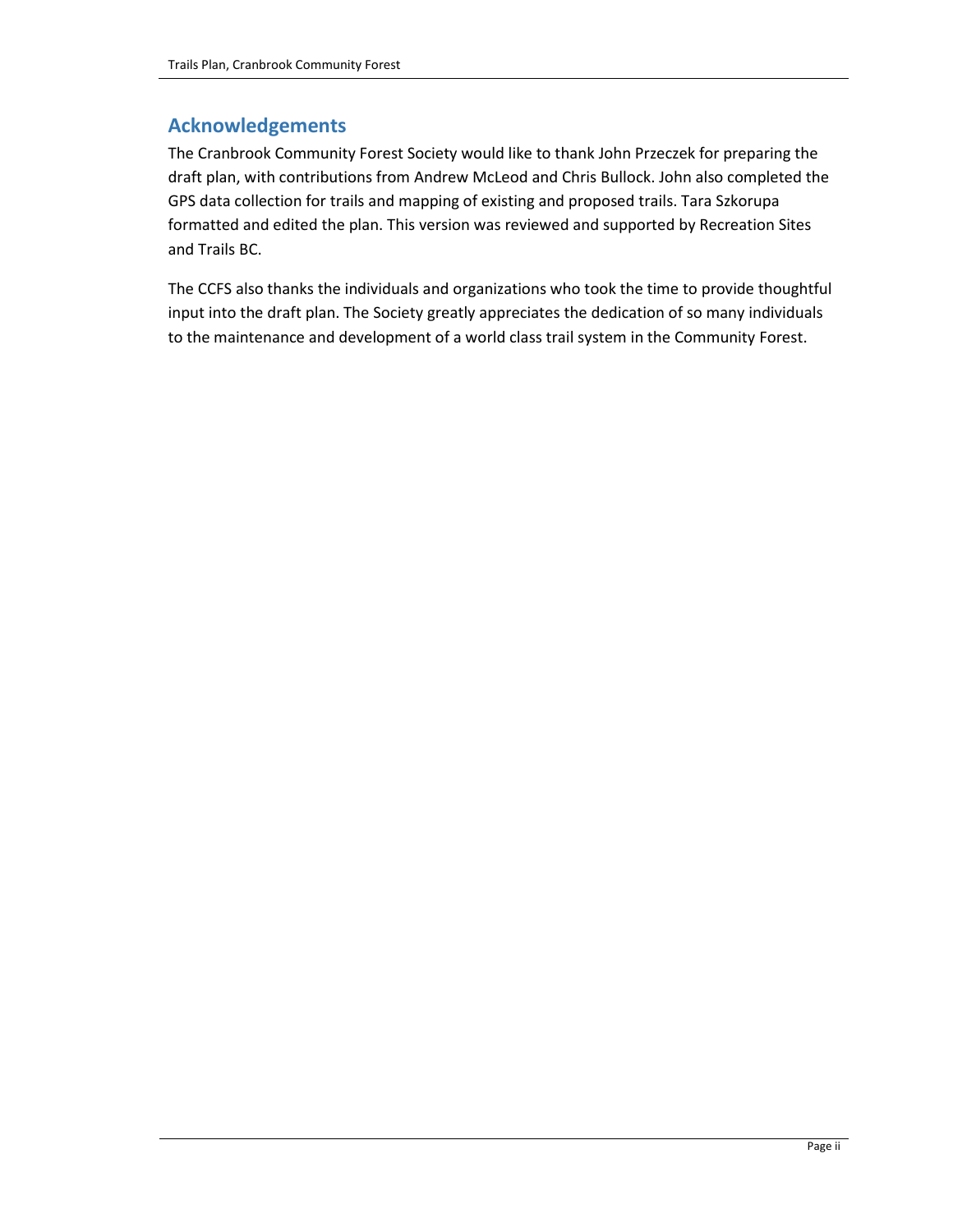## **Table of Contents**

### **Tables**

## **Figures**

## **Appendices**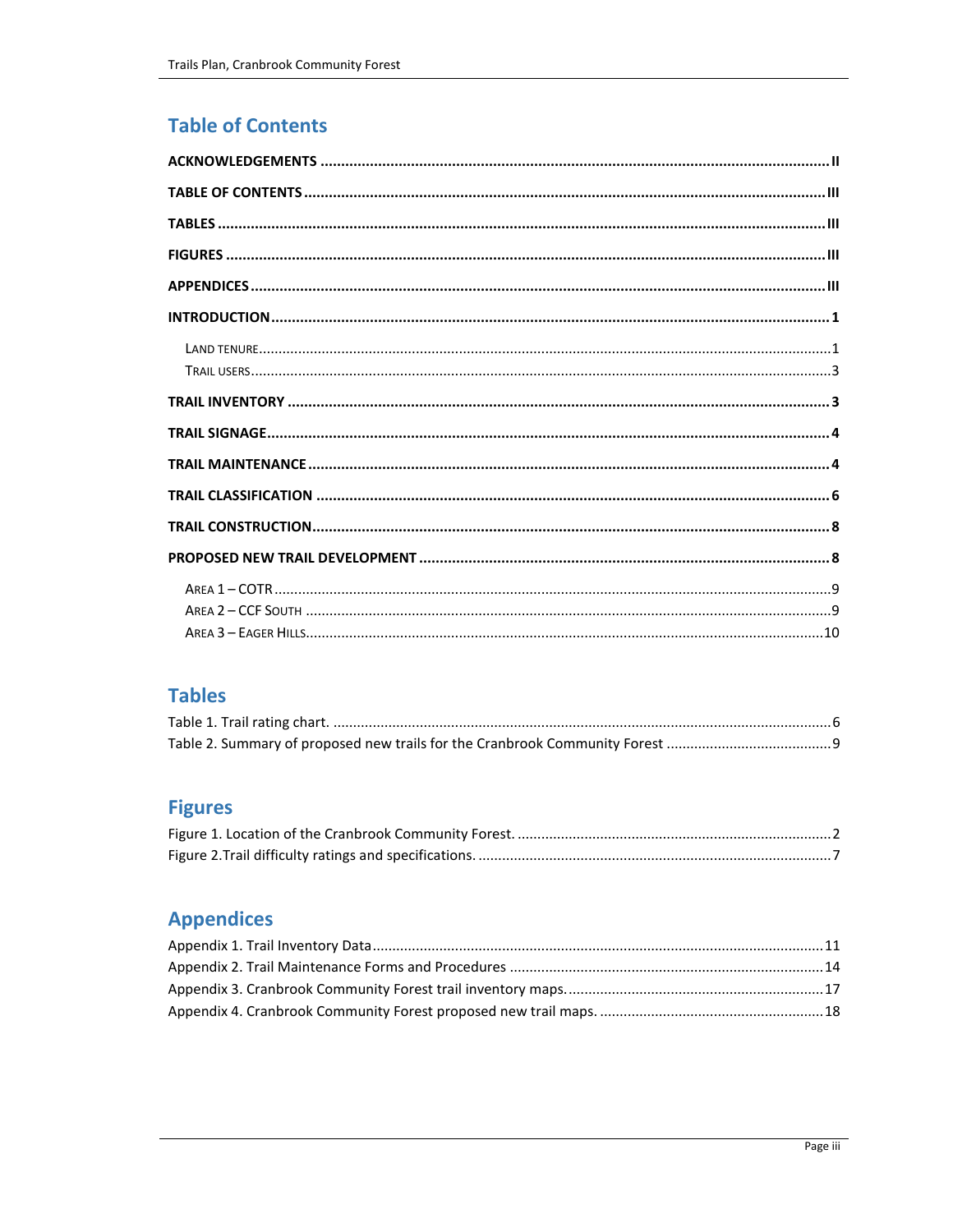#### **Introduction**

The Cranbrook Community Forest (CCF) Trail Plan provides a long-term strategy for developing and maintaining a multi-use trail network for users to enjoy visiting and recreating within the CCF [\(Figure 1\)](#page-4-0). The plan provides background information and goals followed by an inventory and analysis of the current trail system. Recommendations are presented for trail construction.

The trail plan was reviewed and updated numerous times based on public input. The draft plan was presented at the CCF Annual General Meeting on April 14, 2015, and maps were posted on the CCFS website for public review. CCFS members and local organizations (e.g., Backcountry Horsemen of BC, Bigfoot Running Club, Wildhorse Cycling Club, Kootenay Orienteering Club) were asked to provide input via e-mail or at in person meetings with CCFS board members. Comments were compiled by the CCFS board and incorporated in to the plan where appropriate.

The 1997 CCF Management Plan provides some general guidance for trail development and maintenance within the Cranbrook Community Forest. Section 8 promotes the objectives of maintaining a semi-primitive non-motorized recreation opportunity experience, and providing opportunities for a wide variety of activities including hiking, mountain biking, horseback riding, snowshoeing and cross-country skiing.

The CCF Trail Plan will be reviewed and revised as required (likely every 5 years). Revisions proposed by the CCFS board or partner organizations will be presented and reviewed at the CCFS Annual General Meeting.

#### **Land tenure**

The CCF is located on Crown land and is recognized as a Recreation Site under Section 56 of the Forest and Range Practices Act (FRPA). Specific trails have not been established under regulation. To protect trails from forestry activities, individual trails may also be recognized under FRPA, in collaboration with the Ministry of Forests, Lands and Natural Resource Operations (FLNR).

Motor vehicles are not permitted on the trail system and are restricted to gravel surfaced main access roads. The portion of the CCF south of Highway 3 is covered under Section 58 of FRPA.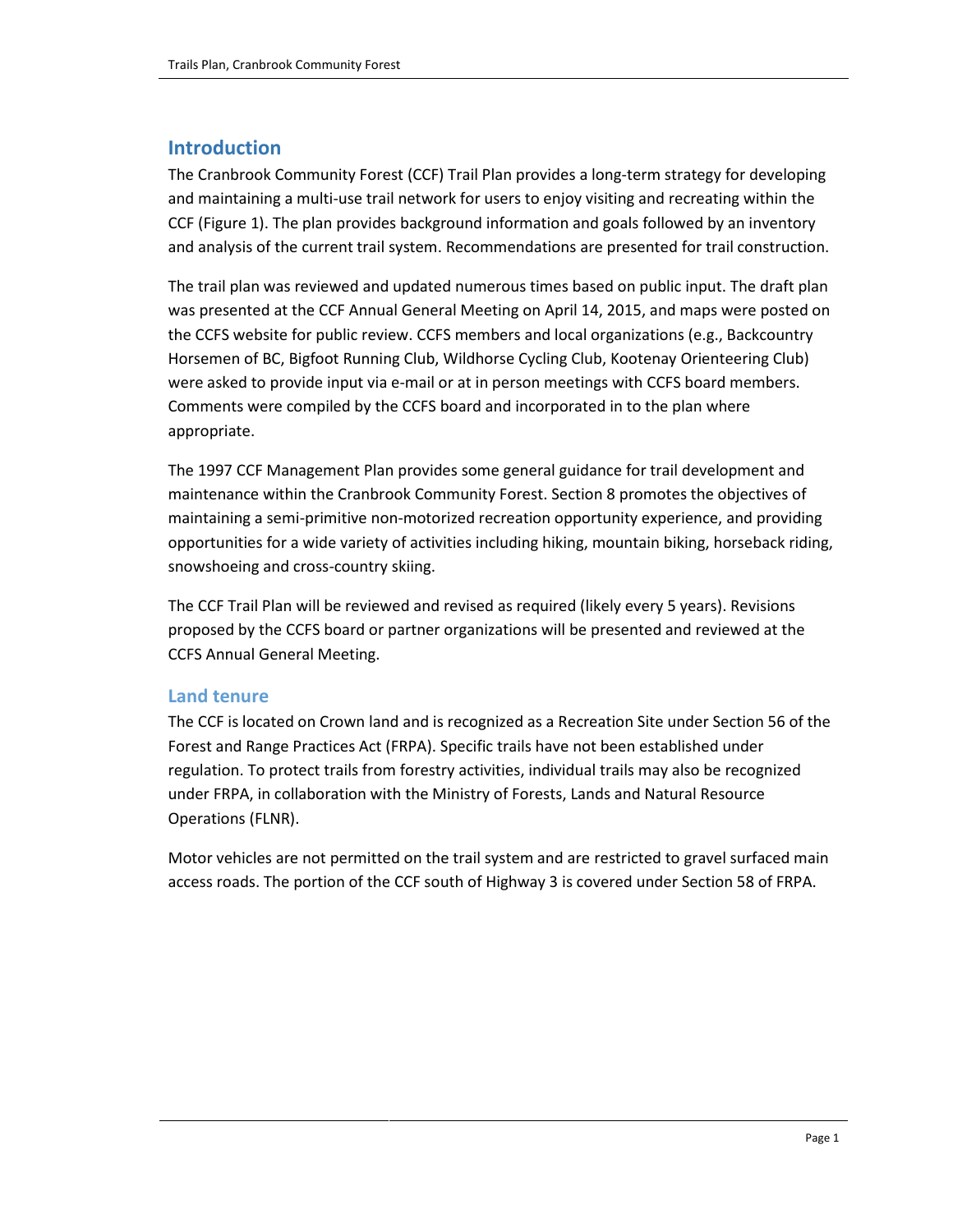

<span id="page-4-0"></span>**Figure 1. Location of the Cranbrook Community Forest.**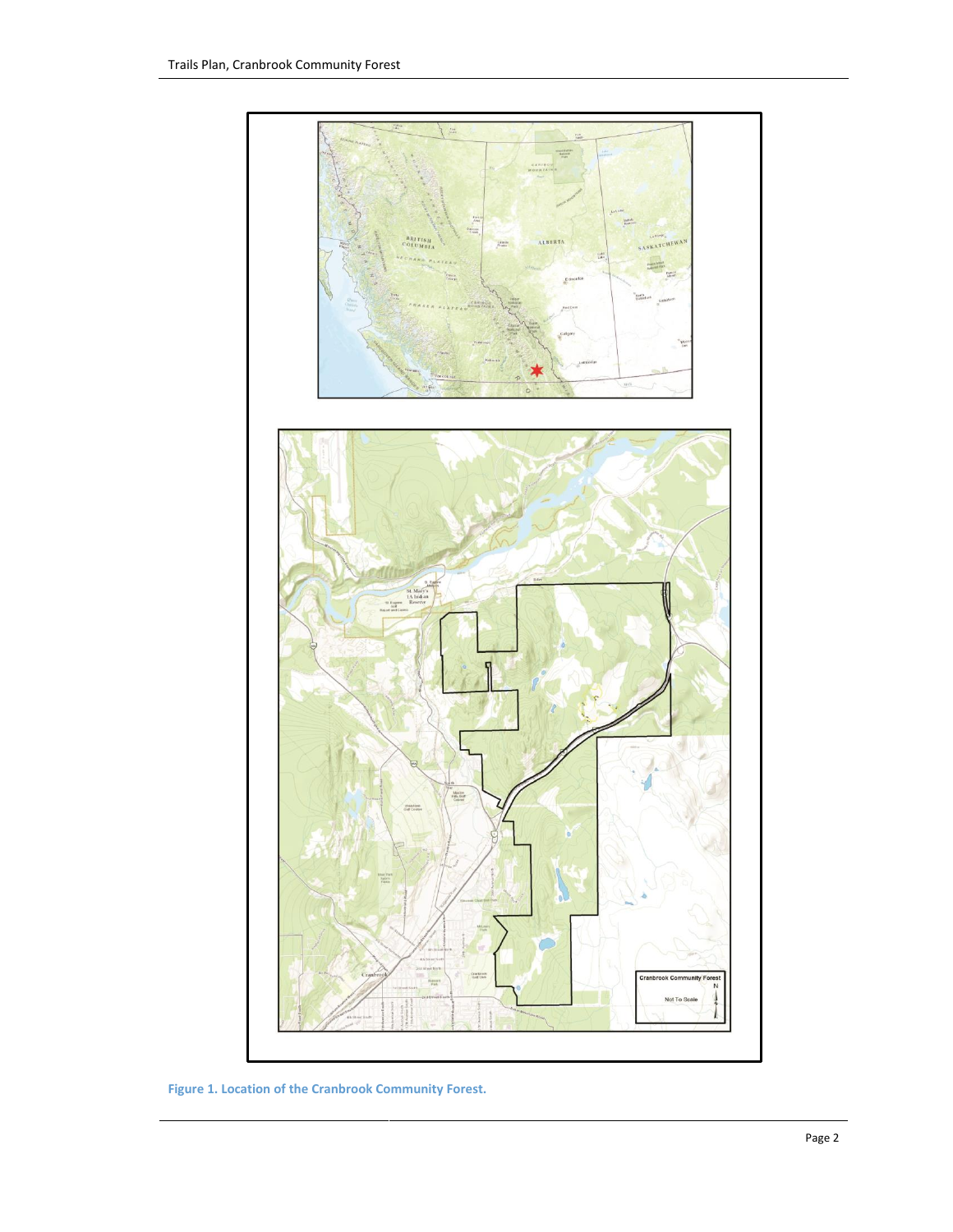#### **Trail users**

A well-developed trail system is ideal for people with a variety of skill levels and interests who share a common love of being active in the outdoors. The Trails Plan focuses on non-motorized trail uses. The growth of Cranbrook as a community and as an outdoor recreation destination has resulted in increased use of trails. Routes originally used for hiking and horseback riding are now shared with other modes of recreation including mountain biking (cross country) and trail running. The trail system is also used by commercial recreation operators and for trails-related events (e.g., Six in the Stix). Continued demographic changes in society will change participation rates in different trail pursuits while innovation and technology may bring new activities (e.g. construction of trails to broaden the user groups including wheelchairs).

Since trails are enjoyed by many different user groups, there is the potential for conflicts to arise. This can be minimised through education on respectful use through signage, and outreach by user groups to their membership.

#### **Trail inventory**

In 2013, a trail inventory, signage and mapping project was initiated by the CCFS. There are currently 36 authorized trails covering 72 km in the CCF (Appendix 1, Appendix 3). Five of these trails have sections that cross private land. The private land trail sections have not been included in the reported trail lengths, and are shown as dotted lines on trail maps. Trails are classified as:

**Established trails:** Legal trails established by the Minister under Section 56 of FRPA. Established trails must be given consideration during land use planning decisions. Infrastructure, maintenance, and resources have been invested on these trails. There are currently no "established trails" in the CCF.

**Authorized trails:** Section 57 of FRPA allows the Minister to authorize the construction, rehabilitation, or maintenance of a recreation trail on Crown Land and may impose conditions that must be met. These trails are not established as in section 56 and are therefore not protected. The minister may revoke authorization.

**Unauthorized trails**: Trails on Crown Land not authorized by the Minister. These trails are in trespass and will not be given consideration during land use management and planning decisions. No infrastructure, maintenance, or resources will be invested on these trails and infrastructure may be removed.

Additional trail inventory work is required to assess infrequently used or abandoned trails to determine which should be maintained and brought into the recognized trails system, and which should be permanently decommissioned. A more thorough trail inventory will also identify whether sections of the approved trail network require realignment or upgrading to ensure that they are sustainable over the long term (e.g., properly built to avoid erosion).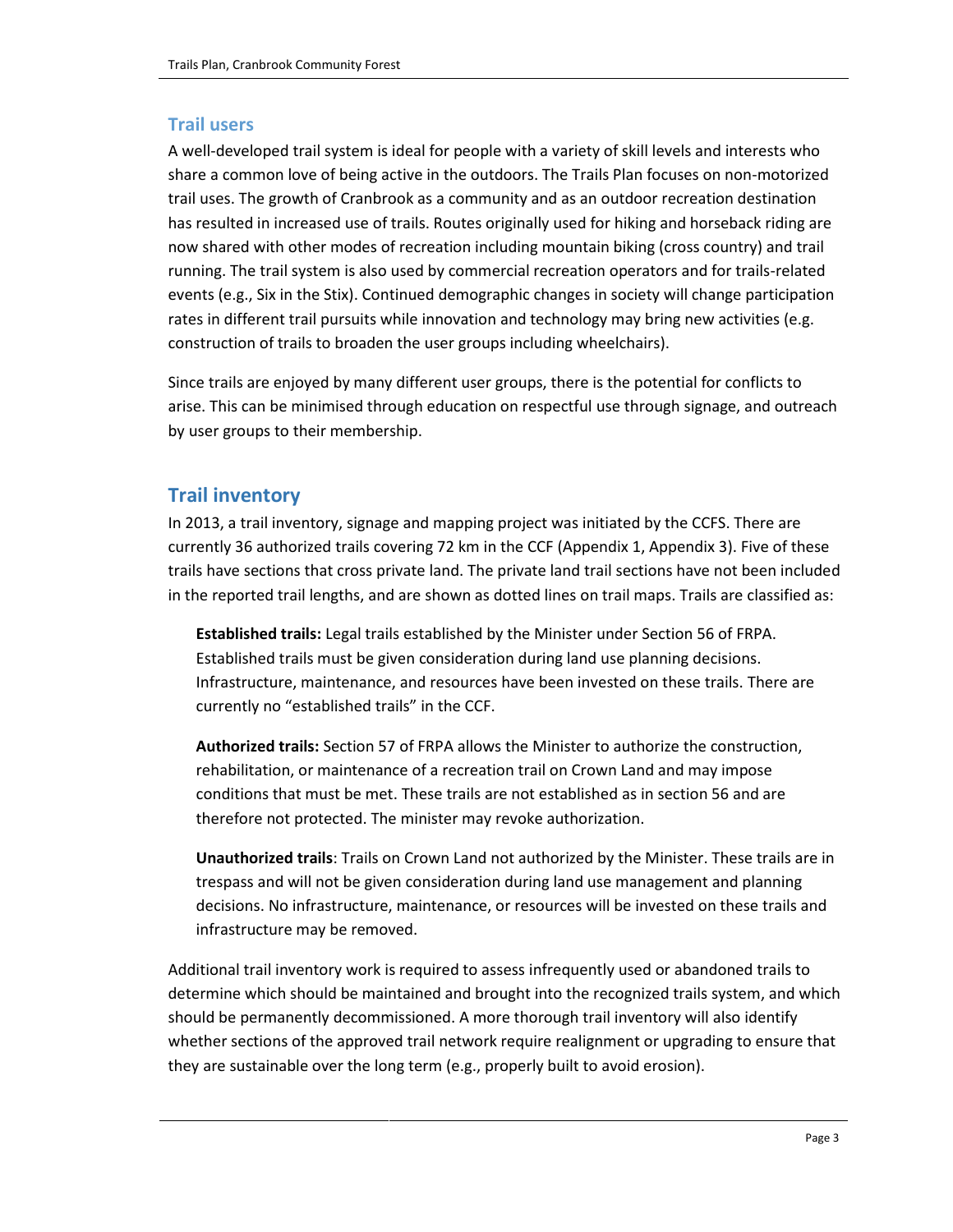A finalized trail inventory, with a database and detailed trail map is targeted for completion by 2017.

#### **Trail signage**

Signage is an important competent of the CCF trail system. Signs provide important information on the CCF and mark established trails. There are currently 6 types of signs within the CCF:

- 1. Large kiosks at primary access points to display maps and provide information on the **CCF**
- 2. Small kiosks at key junctions to display trail maps (note that these require updating)
- 3. Flexipost signs at trail intersections to display the name and direction of established trails
- 4. Cedar signs on select trails to display the trail name
- 5. Interpretive signs around Kettle Lake to display natural history information
- 6. Plastic signs at primary access routes to inform users that motorized use is not allowed on the trail system (note that some signs have been removed and require re-posting)
- 7. Loop system indicators (small coloured dots) to indicate loops within the trail system (note that these have not been maintained and are currently in disrepair)

Over time, kiosks may be updated with additional information, including:

- Trails are "recreational trails" and people use the area at their own risk
- There are natural hazards in the forest (e.g., bears and cougar)
- Trail etiquette requires respecting other users of the forest
- All garbage must be packed out
- Dogs must be kept under control at all times
- Cell phones work throughout the forest and can be used on the case of emergency (911)

#### **Trail maintenance**

Regular trail maintenance creates safer trails and helps protect adjacent vegetation by encouraging users to remain on the original trail alignment. A successful maintenance regime is responsive to trail repair needs and helps to keep the network performing at its peak.

Historically, trail maintenance in the CCF has been intermittent and typically undertaken informally and anonymously by trail users, as is common for many non-motorized semi-primitive trail systems on Crown Land. It is anticipated that this will continue in the future for simple repairs, such as removal of deadfall.

More recently, the CCFS, in partnership with the Wildhorse Bike Club, has undertaken a more structured and formal process for larger maintenance projects. This involves inspection of various trails, the preparation of trail assessment reports identifying the required repairs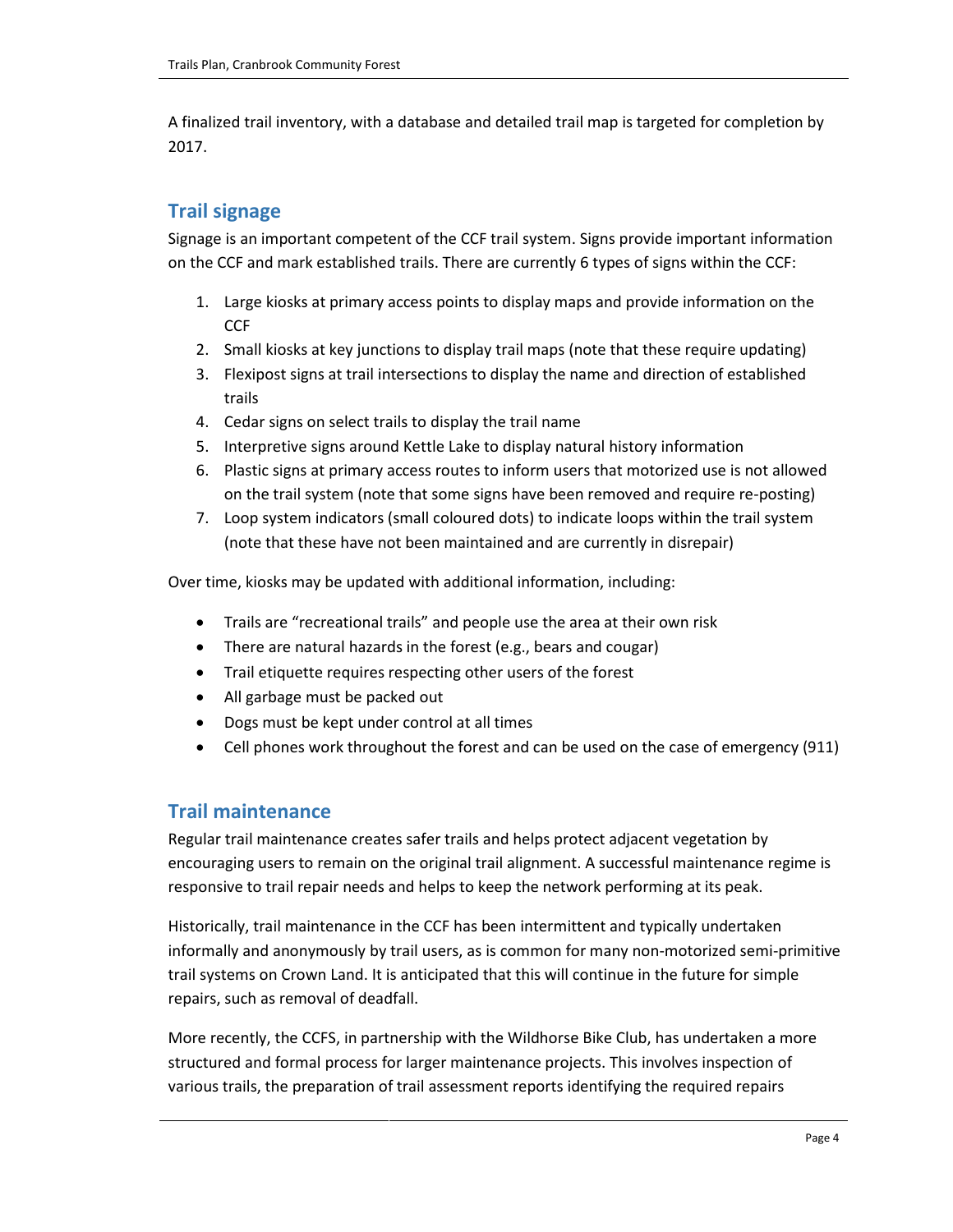(Appendix 2), and submission to the CCFS for approval. Volunteer work crews are then assembled and scheduled and the identified repairs are completed. If trails require relocating, this requires approval from the recreation officer (through the annual operating plan or otherwise).

In the future, a greater focus on trail maintenance planning (e.g., through an annual trail maintenance plan) would ensure that trails are repaired as required and upgraded for long-term safety and environmental sustainability. Ideally, all trails should be inspected annually in the spring, to document their condition, and maintained throughout the summer and fall on an asneeded basis. Annual spring tasks should include:

- Check the structural integrity of trail features such as bridges, steps, and railings, and repair damage
- Clear windfalls and dangerous trees from the trail bed for safety and to prevent detouring
- Remove loose rocks and debris from the tread surface
- Repair trail washouts
- Remove new plant growth in the trail corridor
- Level the trail tread as necessary and restore the trail grade to the original slopes; fill ruts, holes, low spots, or muddy areas
- Clear and maintain drainage features to minimize trail erosion and environmental damage
- Check and repair water bars, drainage ditches, culverts and drainage dips; construct additional drainage works if needed
- Check, repair or replace signs and trail markers prior to the high-use season

The first priority for trail maintenance tasks should be to correct unsafe trail conditions, followed by repairing environmental damage and restoring trails to a desired condition.

Damage to trails, particularly by mountain bikes and horses during the spring thaw, is a growing concern in the CCF. This may be addressed through education (e.g., posts on social media by particular user groups, and signage at trail heads), seasonal closures of vulnerable trails and providing alternative trails designed to withstand high impact use (e.g., with gravel surfacing).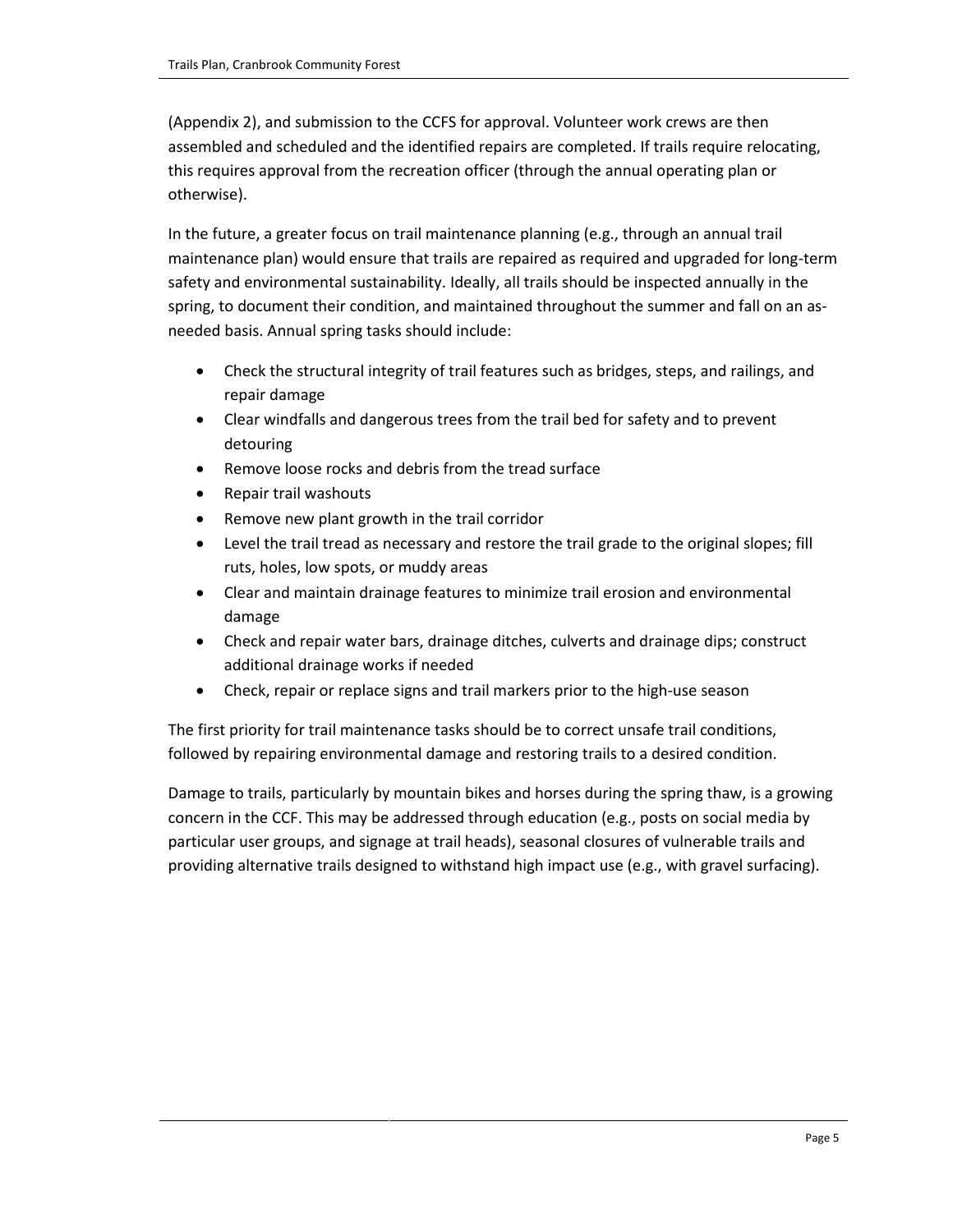#### **Trail classification**

Trails are graded according to the green circle, blue square, black diamond, and double black diamond system used predominantly in the ski industry and adopted by the International Mountain Bike Association (IMBA). Trail widths and standards generally match the difficulty of the trail, i.e. a narrower steeper trail will be rated as more difficult, a wider gentler trail as easier. This is reflected in the rating system [\(Table 1\)](#page-8-0) and trail specifications [\(Figure 2\)](#page-9-0).

|                                                                | Type I                                  |                                                                 | <b>Type III</b>                                         | <b>Type IV</b>                                                     | <b>Type V</b>                            |
|----------------------------------------------------------------|-----------------------------------------|-----------------------------------------------------------------|---------------------------------------------------------|--------------------------------------------------------------------|------------------------------------------|
| <b>Tread Surface</b>                                           | Concrete or<br>Asphalt                  | Surfaced with<br>Compacted<br>Aggregates                        | Unsurfaced                                              | Unsurfaced                                                         | Unsurfaced                               |
| <b>Tread Width</b>                                             | $2-4m$                                  | 2m for double track<br>trails; 1m for single<br>track trails    | 50-70 cm                                                | 30-50 cm                                                           | 30-50 cm                                 |
| Clearing width                                                 | Tread width<br>plus 1 m on<br>each side | 5m for double track<br>trails; 1.6 m for<br>single track trails | $1.1 m - 1.3 m$                                         | 1 <sub>m</sub>                                                     | N/A                                      |
| <b>Typical Use</b>                                             | <b>Non</b><br>motorized<br>multi-use    | Pedestrian Biking<br>Equestrian                                 | Hiking, Mountain<br>Biking, Trails Riding<br>Equestrian | Hiking, Mountain<br><b>Biking</b>                                  | Pedestrian,<br>Mountain<br><b>Biking</b> |
| <b>Tread Type</b>                                              | Paved Double<br>Track                   | Double track or<br>Single Track                                 | Single track                                            | Single Track                                                       | Single Track                             |
| <b>Typical</b><br><b>Mountain Bike</b><br>Difficulty<br>Rating | N/A                                     | Green Circle                                                    | Green Circle Blue<br>Square Black<br>Diamond            | <b>Blue Square Black</b><br>Diamond Double<br><b>Black Diamond</b> | <b>Black</b><br>Diamond                  |

#### <span id="page-8-0"></span>**Table 1. Trail rating chart.**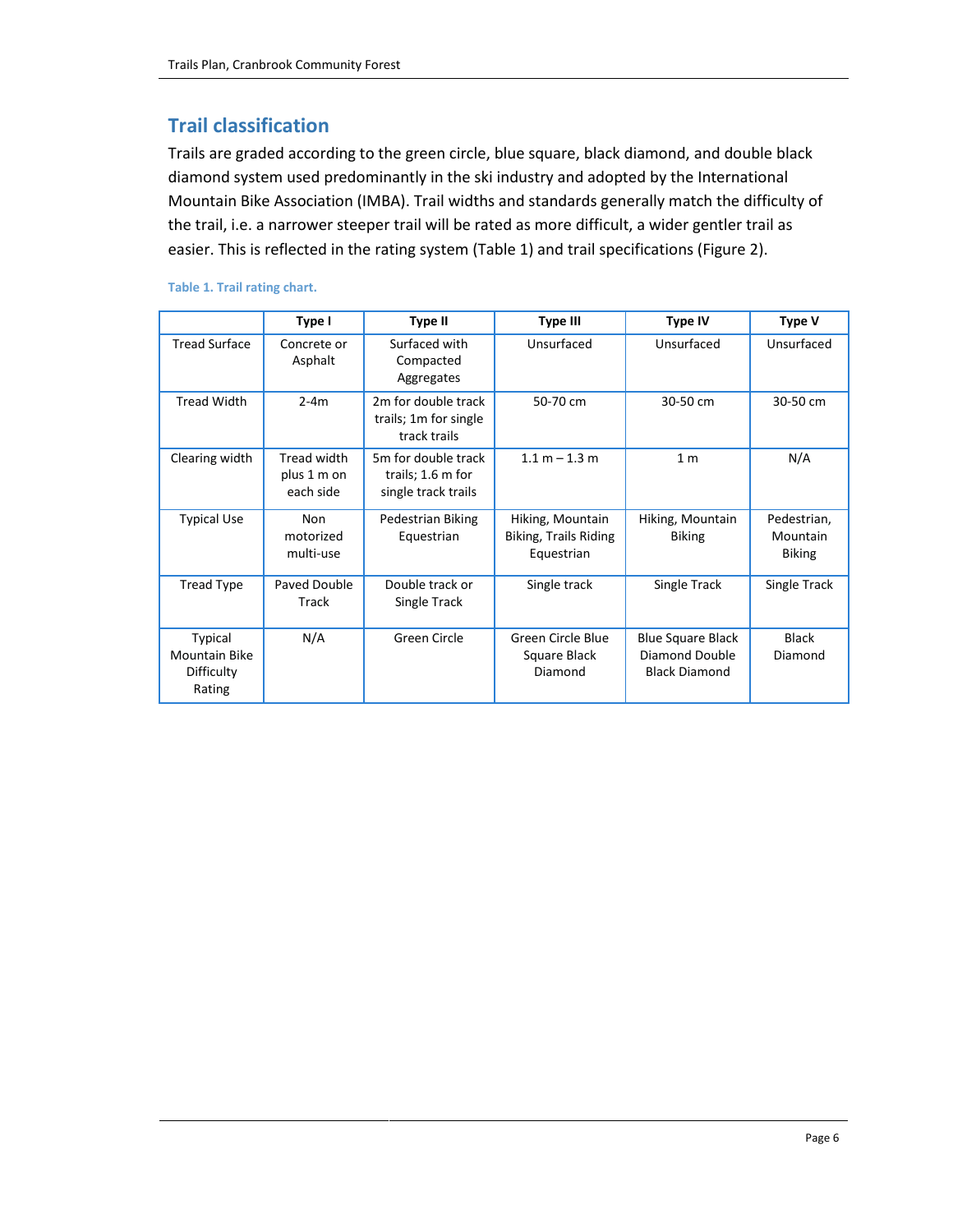| <b>MOUNTAIN BIKE TRAIL RATING</b><br><b>DESIGNATIONS</b> | GREEN CIRCLE<br>(Easlest)                                                                                                    | <b>BLUE SQUARE</b><br>(ChallengIng)                                                                                                                                                                                        | <b>BLACK DIAMOND</b><br>(Difficult)                                                                                                                                                                     | DOUBLE BLACK DIAMOND<br>(Most Difficult)                                                                                                                                                                                |
|----------------------------------------------------------|------------------------------------------------------------------------------------------------------------------------------|----------------------------------------------------------------------------------------------------------------------------------------------------------------------------------------------------------------------------|---------------------------------------------------------------------------------------------------------------------------------------------------------------------------------------------------------|-------------------------------------------------------------------------------------------------------------------------------------------------------------------------------------------------------------------------|
| <b>APPROPRIATE USER</b>                                  | recommended, Safety equipment<br>required (including helmets)<br><b>Beginners and Recreational</b><br>Riders. Mountain Bikes | Intermediate Riders, Mountain Bikes<br>required, Increased challenges and<br>difficulty. Full safety equipment<br>required                                                                                                 | Advanced/Expert Riders. Difficult and<br>equipment required. High level of<br>technical challenges. Full safety<br>fitness required                                                                     | Expert Riders only. Most difficult<br>carrying a cell phone with you<br>Highest risk level. Full safety<br>equipment required. Do not<br>and technical challenges<br>bike alone. Recommend                              |
| <b>TRAIL DESCRIPTION</b>                                 | avoidable obstades such as rocks,<br>Gentle slopes and easily<br>roots and potholes.                                         | and/or obstacles, narrower trails with<br>Challenging riding with steep slopes<br>reduced traction. Requires riding<br>experience                                                                                          | numerous difficult obstacles to avoid<br>or jump over, drop-offs and sharp<br>Mixture of long steep dimbs and<br>corners. Some sections easier to<br>descents, loose trail surfaces,<br>walk than ride. | and balance essential to clear<br>Exceptional bike control skills<br>many challenging obstacles.<br>these rides. Some sections<br>handful of riders will enjoy<br>Higher risk level. Only a<br>easier to walk than ride |
| <b>TYPICAL TRAIL TYPE</b>                                | $\frac{1}{1}$                                                                                                                | $\ge$ $\ge$                                                                                                                                                                                                                |                                                                                                                                                                                                         |                                                                                                                                                                                                                         |
| FEATURES                                                 | Embedded trail obstacles up to 10<br>cm. high.                                                                               | Embedded trail obstacles up to 20<br>am. high                                                                                                                                                                              | Embedded trail obstacles may<br>exceed 20 cm.                                                                                                                                                           | Same                                                                                                                                                                                                                    |
| <b>HIGIM WIDNIN</b>                                      | 1 metre                                                                                                                      | 5 metre                                                                                                                                                                                                                    | 3 metre                                                                                                                                                                                                 | 3 muorless                                                                                                                                                                                                              |
| TRAIL SURFACE                                            | Primarily soil and small loose<br>rock, occasional screening.                                                                | Rough natural terrain and increased<br>rock and root debris. TTF's (see<br>below)                                                                                                                                          | Rugged natural terrain. See TTF's<br>below.                                                                                                                                                             | Same                                                                                                                                                                                                                    |
| <b>AVERAGE GRADE</b>                                     | 8%                                                                                                                           | 10%                                                                                                                                                                                                                        | 15%                                                                                                                                                                                                     | May exceed 15%                                                                                                                                                                                                          |
| <b>MAXIMUM GRADE</b>                                     | 15%, except rock faces at 25%                                                                                                | Climbing – 25%, Descending – 35%,<br>Rock Surface - 45%                                                                                                                                                                    | Climbing - 35%                                                                                                                                                                                          | May exceed 35%                                                                                                                                                                                                          |
| <b>MINIMUM CURVE RADIUS</b>                              | 2.4 m.                                                                                                                       | 1.8 m.                                                                                                                                                                                                                     | <b>Sharp Comers</b>                                                                                                                                                                                     | Same                                                                                                                                                                                                                    |
| EXPOSED NATURAL OBSTACLES<br><b>MAX. HEIGHT</b>          | 10 cm. max. height. O cassionally<br>higher height for highly visible,<br>easily avoidable obstades                          | 20 cm. max. height                                                                                                                                                                                                         | Various heights, some exceeding<br>20cm.                                                                                                                                                                | Same                                                                                                                                                                                                                    |
| BRIDGES (MIN. WIDTH)                                     | Min. 1.0 m.                                                                                                                  | decking is minimum one-half the<br>Minimum width of 50 cm. Flat<br>height above surface.                                                                                                                                   | Flat width of decking is one-quarter<br>the height above surface. Elevated<br>bridges less than 3 m. high above<br>Various widths. Minimum 30 cm.<br>surface                                            | Most difficult, exceeds Black<br>Diamond.                                                                                                                                                                               |
| TECHNICAL TRAIL FEATURES<br>[715]                        | Small roots and logs to cross,<br>embedded rocks to avoid.                                                                   | totters, less than 60 cm. high. Small<br>Small rollable drops. Small teeter-<br>Small bridges (flat, wide, low and<br>rollable from section to section).<br>TTF width to height ratio of 1:2.<br>jumps. Medium sized logs. | Steep descents with sharp transitions<br>Connected Bridges. Larger Jumps.<br>toders with maximum deck height.<br>1:4. Elevated bridges and teeter-<br>TTF width to height ratio of                      | Most difficult, exceeds Black<br>Diamond TTF's.                                                                                                                                                                         |
| DESCENTS (MAXIMUM ANGLE)<br>ROCK FACE OR RAMP            | Rock face descents not to exceed<br>25% grade                                                                                | 45%                                                                                                                                                                                                                        | Not to exceed 120%                                                                                                                                                                                      | May exceed 120%                                                                                                                                                                                                         |
| DROPS (MAX HEIGHT)                                       | None                                                                                                                         | Drops up to 30 cm., with exit cleared<br>of all obstacles                                                                                                                                                                  | Drops greater than 30cm. Some<br>mandatory air.                                                                                                                                                         | Mandatory air.                                                                                                                                                                                                          |
| JUMPS (MAX HEIGHT)                                       | None                                                                                                                         | 45 cm. No jumps with consequences<br>for lack of speed. Table top jumps<br>max. 40 cm. high                                                                                                                                | Table tops, no maximum height. No<br>gap jumps.                                                                                                                                                         | Same, except may include gap<br>jumps.                                                                                                                                                                                  |
| <b>MOUNTAIN BIKE TRAIL RATING</b><br>DESIGNATIONS        | GREEN CIRCLE<br>(Easiest)                                                                                                    | <b>BLUE SQUARE</b><br>(Challenging)                                                                                                                                                                                        | <b>BLACK DIAMOND</b><br>(Difficult)                                                                                                                                                                     | DOUBLE BLACK DIAMOND<br>(Most Difficult)                                                                                                                                                                                |

<span id="page-9-0"></span>**Figure 2.Trail difficulty ratings and specifications.**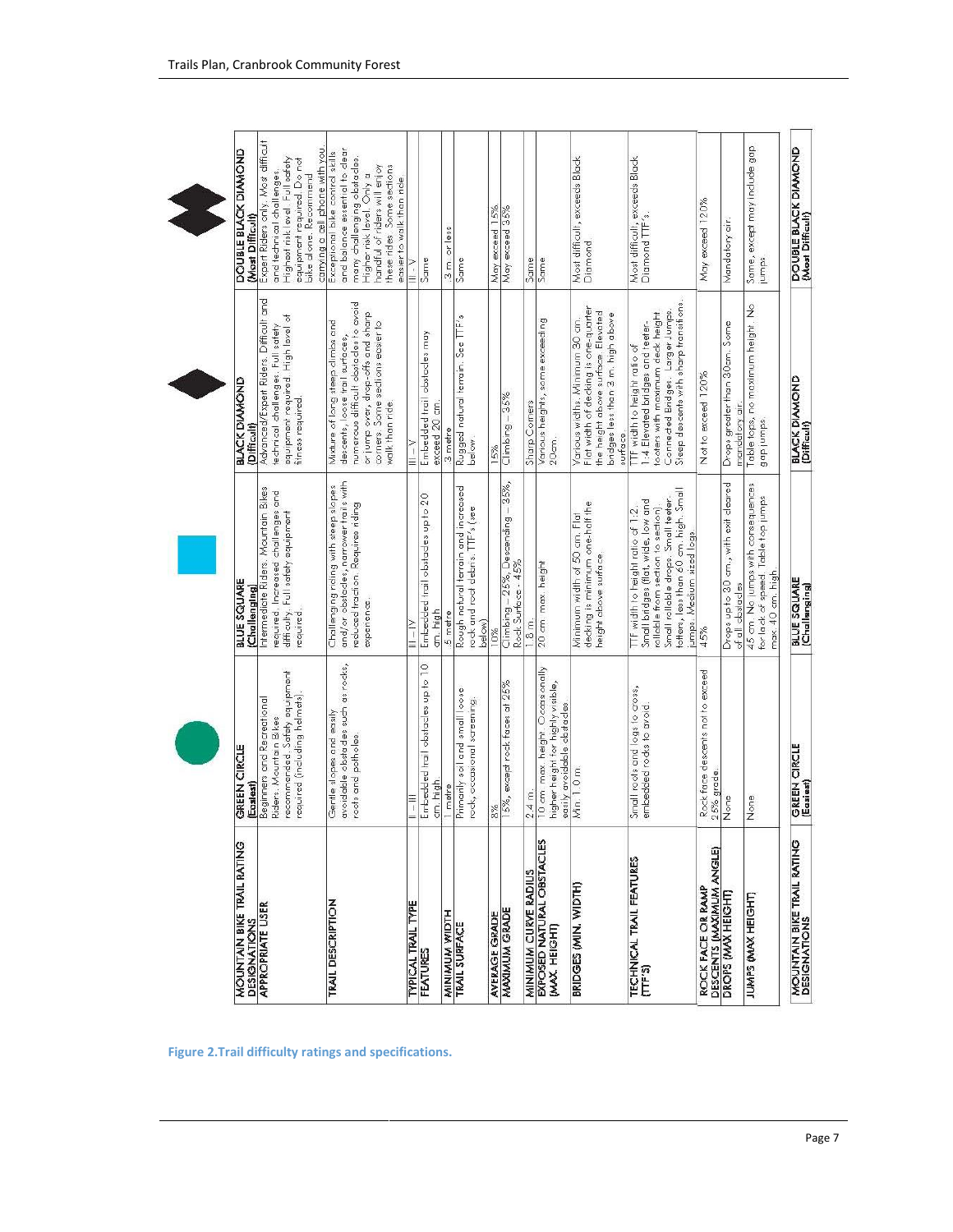#### **Trail construction**

All trails proposed for construction must be approved through an application process:

- 1. The trail route is identified on the ground, geo-referenced and mapped, following the rough trail locations in this trail plan
- 2. A trail proposal is submitted to the CCFS for initial approval, which includes a detailed map and identifies any safety issues (e.g., technical trail features)
- 3. The CCFS board reviews the proposals and if approved, submits the proposal to FLNR
- 4. FLNR approves or rejects the proposal
- 5. If approved, the trail is constructed as planned
- 6. The trail is classified and named
- 7. The completed trail is geo-referenced and mapped, and added to the trail inventory

Effective trail construction standards provide a strong foundation for good trail design, construction, and maintenance and will provide a safe and enjoyable experience for users. A successful trail system is dependent on the cooperation, communication and courtesy of the users, builders, and landowners. The intent of this section is to provide consistent guidelines and standards for trail upgrades and new construction in the CCF. Existing trails will be "grandfathered" and upgraded to these standards as time and resources permit. The following standards will be considered for new trail development:

- [http://www.whistler.ca/site4s/default/files/whistler\\_trail\\_standards.pdf](http://www.whistler.ca/site4s/default/files/whistler_trail_standards.pdf)
- <http://www.imbacanada.com/resources/trail-building>

Specifications for built structures (e.g., bridges and platforms) will vary depending on the use, location, height, materials and size of the construction required. In most cases, wooden structures are preferred with non-corroding hardware. All structures near waterways require proper environmental authorization.

#### **Proposed new trail development**

The trail system in the CCF provides a wide range of benefits to residents of Cranbrook and visitors to the area. Construction of new environmentally sustainable trails will provide the opportunity to disperse use by expanding the useable area of the CCF. Additional trails will allow the trail system cater to a wider range of users by constructing user specific trails, such as relatively wide, low angle, machine built trails for people with disabilities, parents with strollers, children learning how to bike, and novice bike and horseback riders.

Proposed new trails are grouped by area. Area 1 covers land in the vicinity of the College of the Rockies (COTR), Area 2 covers the CCF South, and Area 3 covers the Eager Hills (CCF North). Approximate trail locations and interim names are summarized in Table 2 and identified on maps in Appendix 4. Prior to any trail construction, more detailed mapping (with existing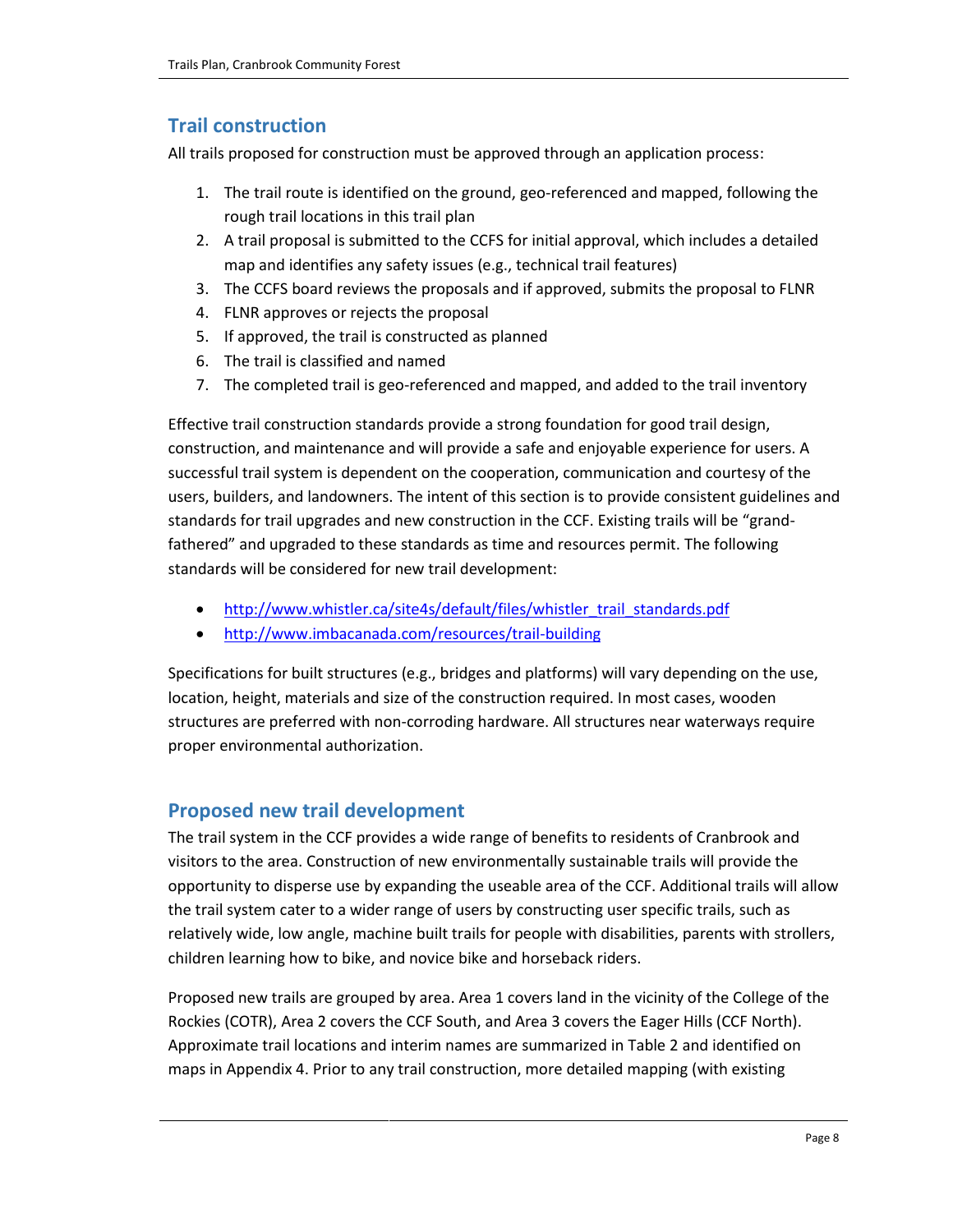contour data), field assessments and georeferencing are required. Development of proposed trails has been prioritized (Table 2) and will be built as funds and manpower become available over the next  $5 - 15$  years.

| Trail<br>No. | <b>Trail Name</b>    | Priority       | Type         | Difficulty       | Area            | <b>Status</b>   | Map<br>Colour | Map<br>Symbol |
|--------------|----------------------|----------------|--------------|------------------|-----------------|-----------------|---------------|---------------|
|              |                      |                |              |                  |                 |                 |               |               |
| 101          | College Climb        | 1              | Single       | Easy             | 1 - COTR        | Proposed        | Green         | <b>Dotted</b> |
|              |                      |                | <b>Track</b> |                  |                 |                 |               | Line          |
| 102          | <b>Kettle Kapers</b> | 2              |              | <b>Difficult</b> | 2a - Kettle     |                 | <b>Black</b>  | Dotted        |
|              |                      |                | Single       |                  |                 | Proposed        |               |               |
|              |                      |                | Track        |                  |                 |                 |               | Line          |
| $103*$       | Espresso             | $\mathbf{1}$   | Single       | Moderate         | 2 - CCF South   | <b>Existing</b> | Blue          | <b>Dotted</b> |
|              |                      |                | <b>Track</b> |                  |                 |                 |               | Line          |
|              |                      |                |              |                  |                 |                 |               |               |
| 104          | Coffee               | 2              | Single       | Moderate         | 2 - CCF South   | Proposed        | Blue          | Dotted        |
|              | Grinder              |                | Track        |                  |                 |                 |               | Line          |
| 105          | Hillbilly            | 3              | Single       | Moderate         | 2 - CCF South   | Proposed        | <b>Blue</b>   | Dotted        |
|              | Heaven               |                |              |                  |                 |                 |               |               |
|              |                      |                | <b>Track</b> |                  |                 |                 |               | Line          |
| 106          | Beginner's           | 2              | Single       | Easy             | 3 - Eager Hills | Proposed        | Green         | Dotted        |
|              | Luck                 |                | Track        |                  |                 |                 |               | Line          |
| 107          | Watson               | $\overline{2}$ | Single       | Moderate         | 3 - Eager Hills | Proposed        | Blue          | <b>Dotted</b> |
|              |                      |                |              |                  |                 |                 |               |               |
|              |                      |                | <b>Track</b> |                  |                 |                 |               | Line          |
| 108          | <b>Baby Chewy</b>    | 1              | Single       | Moderate         | 3 - Eager Hills | Proposed        | Blue          | Dotted        |
|              |                      |                | Track        |                  |                 |                 |               | Line          |
| 109          | Tapeworm             | $\overline{2}$ | Single       | <b>Difficult</b> | 3 - Eager Hills | Proposed        | <b>Black</b>  | <b>Dotted</b> |
|              |                      |                |              |                  |                 |                 |               |               |
|              |                      |                | <b>Track</b> |                  |                 |                 |               | Line          |
| 110          | Eager Beaver         | 1              | Single       | Easy             | 3 - Eager Hills | Proposed        | Green         | Dotted        |
|              |                      |                | <b>Track</b> |                  |                 |                 |               | Line          |
| 111          | Holmes               | $\overline{2}$ |              |                  | 3 - Eager Hills |                 | <b>Blue</b>   | <b>Dotted</b> |
|              |                      |                | Single       | Moderate         |                 | Proposed        |               |               |
|              |                      |                | <b>Track</b> |                  |                 |                 |               | Line          |
| 112          | Monkey               | 3              | Single       | <b>Difficult</b> | 3 - Eager Hills | Proposed        | <b>Black</b>  | Dotted        |
|              | Wrench               |                | Track        |                  |                 |                 |               | Line          |
|              |                      |                |              |                  |                 |                 |               |               |
| 113          | Moriarty             | 3              | Single       | Moderate         | 3 - Eager Hills | Proposed        | Blue          | <b>Dotted</b> |
|              |                      |                | <b>Track</b> |                  |                 |                 |               | Line          |

|  |  |  |  | Table 2. Summary of proposed new trails for the Cranbrook Community Forest |
|--|--|--|--|----------------------------------------------------------------------------|
|--|--|--|--|----------------------------------------------------------------------------|

\* Espresso is an existing trail that was not included in the 2013 trails mapping and authorization project. The trail is in good condition and is available for use at any time.

#### **Area 1 – COTR**

There are no easy routes from the College of the Rockies trail head up to the relatively flat easy trails around Sylvan Lake. A new trail (101: College Climb) would provide a wide, low gradient machine built trail (< 5%) that could be used by people pushing strollers, younger children hiking, and beginner mountain bikers (children and adults).

#### **Area 2 – CCF South**

One existing trail (Espresso) that was not included in the 2013 trails mapping and authorization project is proposed for recognition. Also, there are opportunities to add loop systems that link in to the Isadore Canyon trails by adding trails designed for hiking or biking uphill. Two moderate difficulty trails are proposed that can be combined in a loop with Hillbilly Music (105: Hillbilly Haven) and Espresso (104: Coffee Grinder). There is also one short difficult trail proposed through the rock outcrops directly west of Kettle Lake (Area 2a – Kettle). Installation of an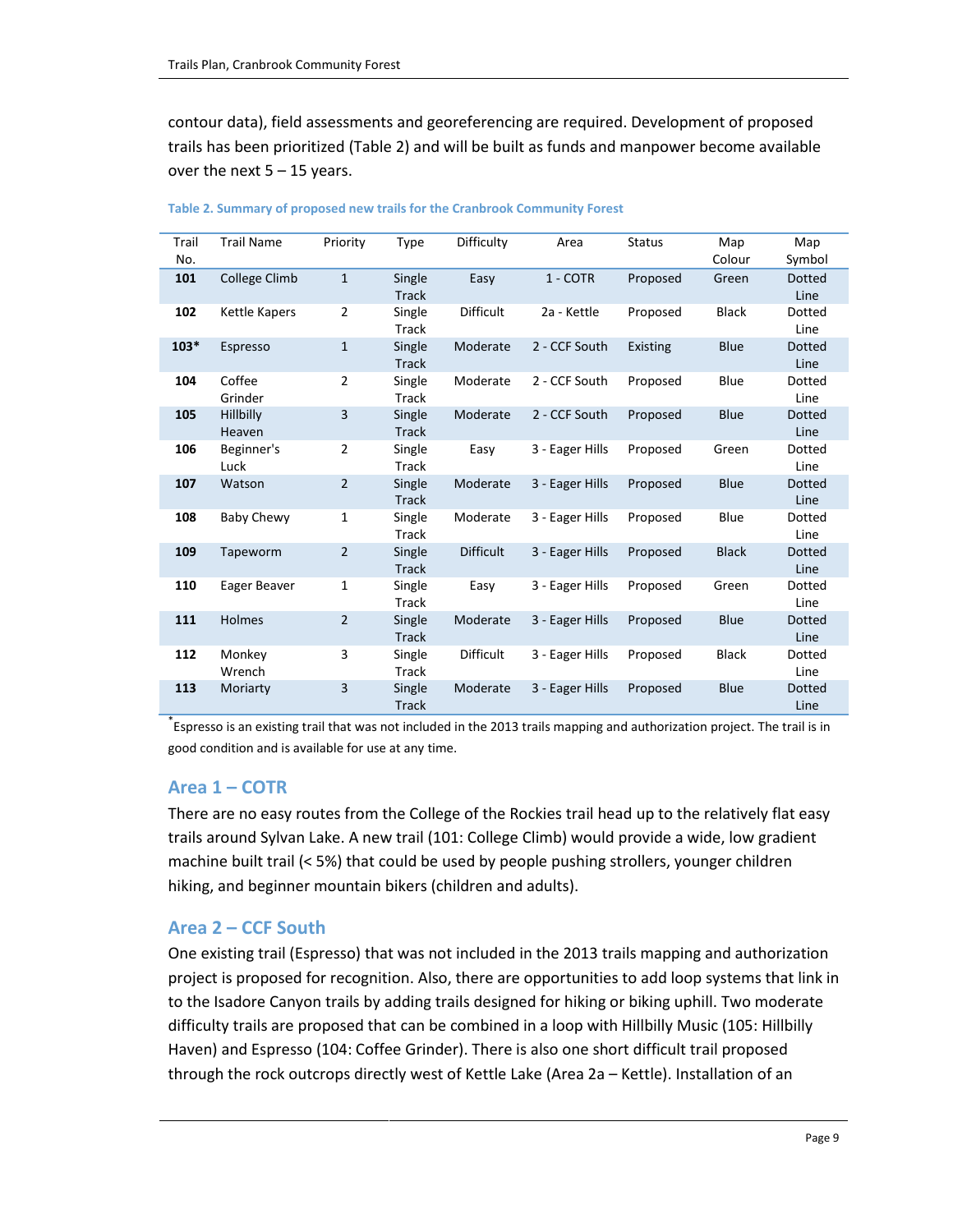outhouse and garbage collection facilities at the Isadore Canyon trailhead should be considered, especially now that this this section of the TransCanada Trail has been upgraded and a connector trail from 1 km on Isadore Canyon to the Fraggle Rock trailhead is planned for construction.

#### **Area 3 – Eager Hills**

There has been very little trail development in the Eager Hills are and there are extensive opportunities. Five new trails of varying ability are proposed for the Fraggle Rock parking area (one easy, three moderate and one difficult). These trails will expand length and range of trail difficulties that can be accessed from the existing parking area. The Fraggle Rock parking area is too small to accommodate existing use on busy days and should be expanded to accommodate the expected increase in use that will accompany proposed trail development. Improvements to this trailhead to address safety concerns should also be considered (e.g. signage for turnoff, raising ramp on turnoff road).

Easy, moderate, and difficult ability trails are proposed for the northeast corner of the CCF. The Eager Lookout staging area is small and there is no opportunity for expansion. A new staging area on the old highway west of the Highway 3/93 clover leaf should be considered as an alternative access point. This area has the benefit of being accessible to horse trailers. Two potential locations have been identified using topo maps and satellite imagery. Possible concerns with these proposed locations include:

- 1. Vandalism because vehicles are not visible from the highway
- 2. Further driving distance from Cranbrook and Kimberley
- 3. Public concern because the Ministry of Highways uses a landing just off the highway to dump road kill carcasses

Additional discussions are required with FLNR before any decisions can be reached regarding this staging area.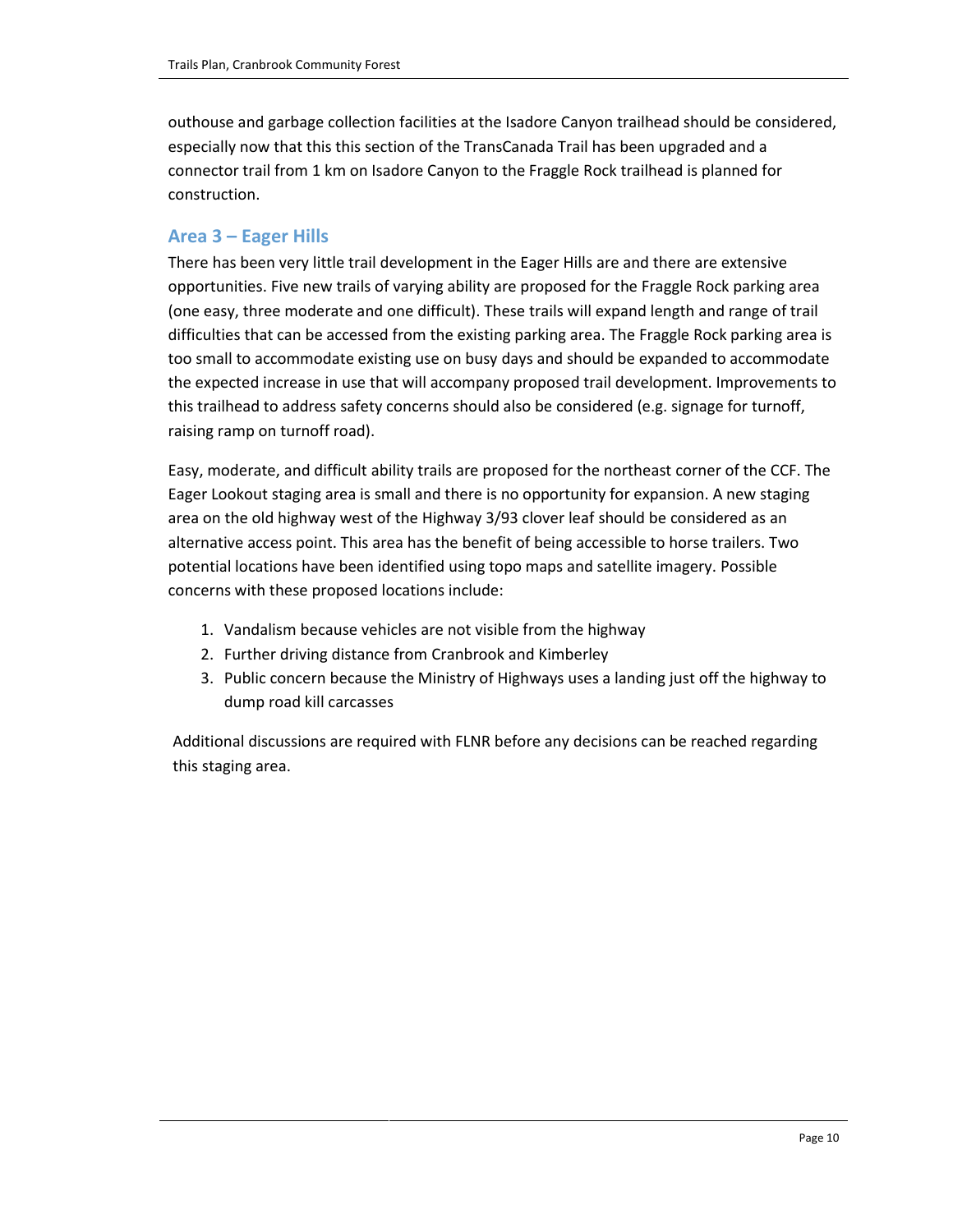**Appendix 1. Trail Inventory Data**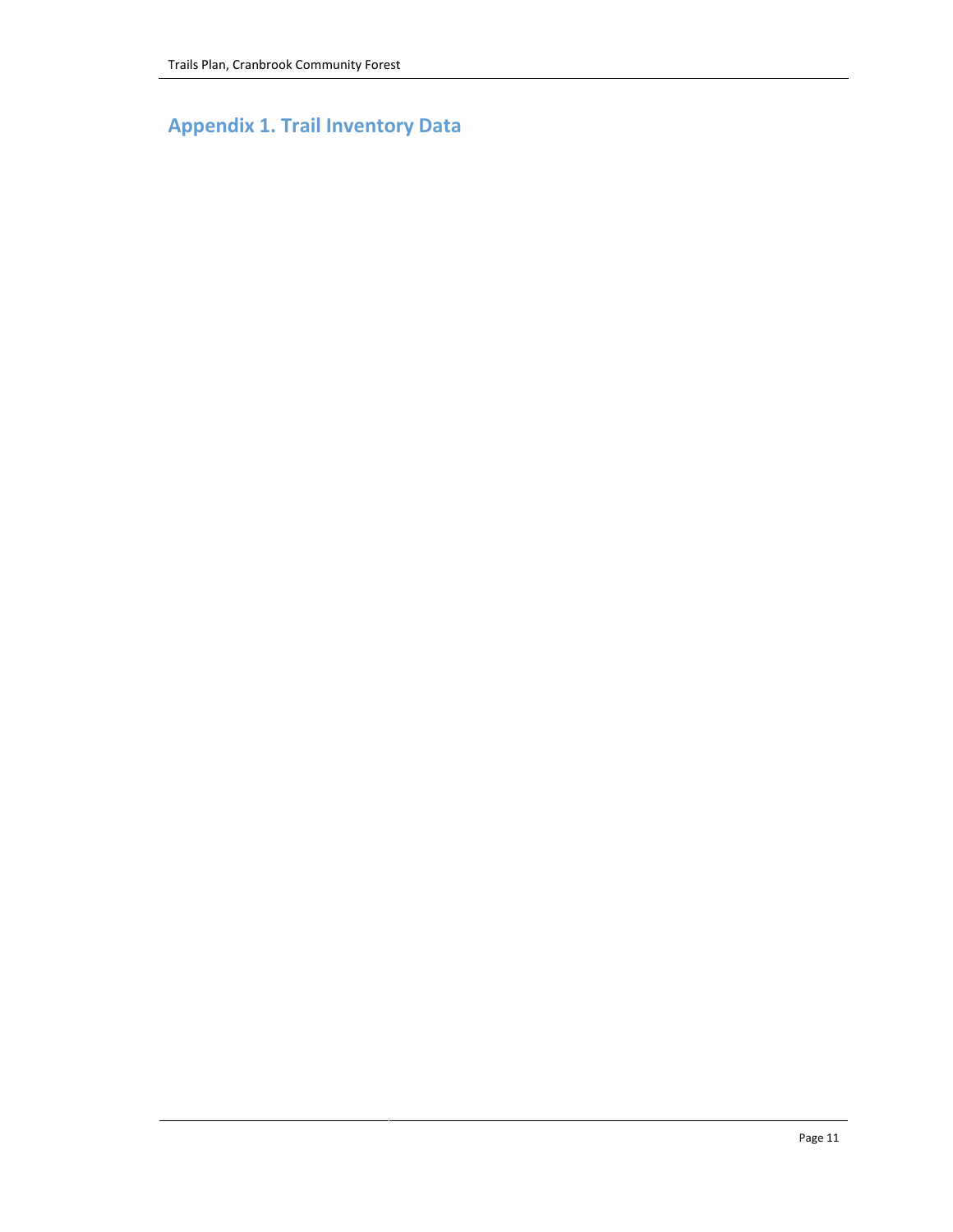| <b>Trail</b>   |                            |                   |                   | Length |                     |                      |                                  |
|----------------|----------------------------|-------------------|-------------------|--------|---------------------|----------------------|----------------------------------|
| No.            | <b>Trail Name</b>          | <b>Type</b>       | <b>Difficulty</b> | (m)    | <b>Trail System</b> | <b>Status</b>        | Comment                          |
|                | Main Access Road           | Road              | 2WD               | 7604   | <b>CCF South</b>    |                      |                                  |
|                |                            |                   |                   |        |                     |                      |                                  |
| $\mathbf{1}$   | Kettle Loop                | Single Track      | Easy              | 727    | <b>CCF South</b>    | Authorized (Sec. 56) |                                  |
| $\overline{2}$ | Juniper Lane               | Single Track      | Easy              | 4095   | <b>CCF South</b>    | Authorized (Sec. 56) |                                  |
| 3              | Bonehead                   | Single Track      | Moderate          | 4156   | <b>CCF South</b>    | Authorized (Sec. 56) |                                  |
| 3a             | UpperBonehead              | Single Track      | Moderate          | 1174   | CCF South           | Authorized (Sec. 56) |                                  |
| 4              | Park Royal Access          | Double Track      | Moderate          | 393    | <b>CCF South</b>    | Authorized (Sec. 56) |                                  |
| 5              | Windy Bluff                | Single Track      | Difficult         | 2153   | <b>CCF South</b>    | Authorized (Sec. 56) |                                  |
| 6              | Fence Line                 | Single Track      | Easy              | 3896   | <b>CCF South</b>    | Authorized (Sec. 56) |                                  |
| $\overline{7}$ | <b>Upper Coaster</b>       | Single Track      | <b>Difficult</b>  | 1349   | <b>CCF South</b>    | Authorized (Sec. 56) |                                  |
| 8              | Stunty                     | Single Track      | Difficult         | 964    | <b>CCF South</b>    | Authorized (Sec. 56) |                                  |
| 9              | Yer Cheatin' Heart         | Single Track      | Difficult         | 429    | <b>CCF South</b>    | Authorized (Sec. 56) |                                  |
| 10             | Axel Alley                 | Single Track      | Moderate          | 633    | <b>CCF South</b>    | Authorized (Sec. 56) |                                  |
| 11             | Knight's Trail             | Single Track      | Difficult         | 842    | <b>CCF South</b>    | Authorized (Sec. 56) |                                  |
| 12             | <b>Suck It Up Princess</b> | Single Track      | Difficult         | 947    | <b>CCF South</b>    | Authorized (Sec. 56) |                                  |
| 13             | Migor                      | Single Track      | Moderate          | 2845   | <b>CCF South</b>    | Authorized (Sec. 56) | Additional 237 m on Private Land |
| 14             | Green Chicken              | Single Track      | Difficult         | 1068   | <b>CCF South</b>    | Authorized (Sec. 56) |                                  |
| 15             | <b>DNA</b>                 | Single Track      | Difficult         | 469    | <b>CCF South</b>    | Authorized (Sec. 56) |                                  |
| 16             | Larch                      | Single Track      | Easy              | 1180   | <b>CCF South</b>    | Authorized (Sec. 56) |                                  |
| 17             | Hill Bypass                | Double Track      | Moderate          | 755    | CCF South           | Authorized (Sec. 56) |                                  |
| 18             | <b>Hillbilly Music</b>     | Single Track      | Moderate          | 564    | <b>CCF South</b>    | Authorized (Sec. 56) |                                  |
| 19             | <b>Isadore Connector</b>   | Single Track      | Moderate          | 731    | <b>CCF South</b>    | Authorized (Sec. 56) |                                  |
| 20             | Isadore Canyon             | Old Railway Grade | Easy              | 5047   | <b>CCF South</b>    | Authorized (Sec. 56) |                                  |
| 21             | Roller Coaster             | Single Track      | Moderate          | 2281   | <b>CCF South</b>    | Authorized (Sec. 56) |                                  |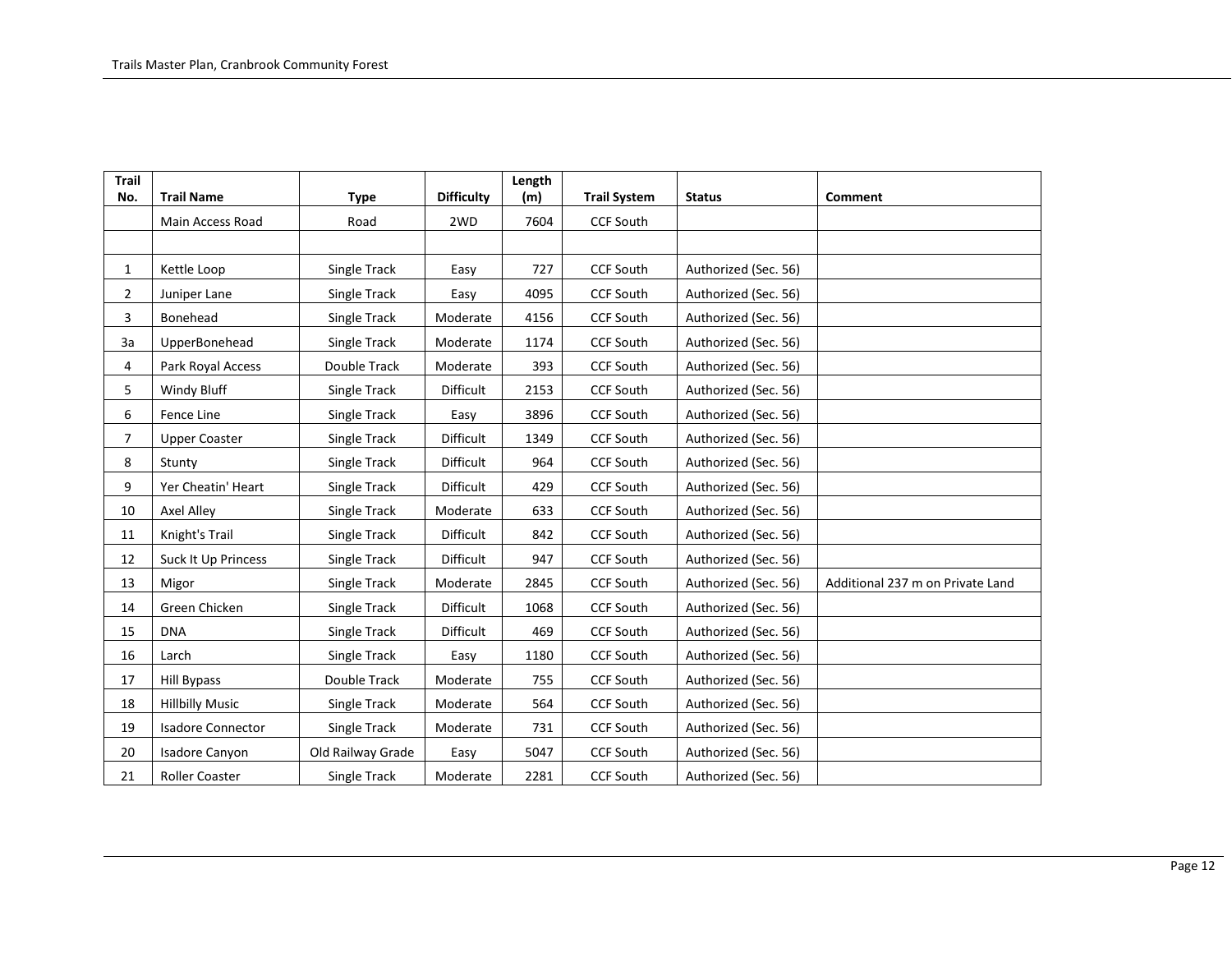| Trail |                                      |              |                   | Length |                        |                      |                                   |
|-------|--------------------------------------|--------------|-------------------|--------|------------------------|----------------------|-----------------------------------|
| No.   | <b>Trail Name</b>                    | Type         | <b>Difficulty</b> | (m)    | Trail_System           | <b>Status</b>        | <b>Comment</b>                    |
| 22    | Meandor Trail                        | Single Track | Easy              | 1752   | <b>CCF South</b>       | Authorized (Sec. 56) |                                   |
| 23    | Going Up                             | Single Track | Moderate          | 2374   | <b>CCF South</b>       | Authorized (Sec. 56) |                                   |
| 24    | <b>Brodie</b>                        | Single Track | Moderate          | 1320   | <b>CCF South</b>       | Authorized (Sec. 56) |                                   |
| 25    | Arbour Trail                         | Double Track | Easy              | 1635   | <b>CCF South</b>       | Authorized (Sec. 56) | Additional 1127 m on Private Land |
| 26    | Pole #62                             | Single Track | Moderate          | 799    | <b>CCF South</b>       | Authorized (Sec. 56) |                                   |
| 27    | <b>Big Tree Trail</b>                | Single Track | Moderate          | 1497   | <b>CCF South</b>       | Authorized (Sec. 56) | Additional 1760 m on Private Land |
| 28    | College Way                          | Single Track | Moderate          | 852    | <b>CCF South</b>       | Authorized (Sec. 56) |                                   |
| 29    | <b>Forest Grove</b>                  | Single Track | Moderate          | 2301   | <b>CCF South</b>       | Authorized (Sec. 56) | Additional 753 m on Private Land  |
| 30    | Logger's Lane                        | Double Track | Easy              | 1562   | <b>CCF South</b>       | Authorized (Sec. 56) | Additional 1259 m on Private Land |
| 31    | Sylvan                               | Single Track | Easy              | 3230   | <b>CCF South</b>       | Authorized (Sec. 56) |                                   |
| 32    | Eager Lookout                        | Double Track | Difficult         | 1391   | <b>CCF Eager Hills</b> | Authorized (Sec. 56) |                                   |
| 33    | Chewbacca Rocka                      | Double Track | Moderate          | 8238   | <b>CCF Eager Hills</b> | Authorized (Sec. 56) |                                   |
| 34    | Chewbacca Connector                  | Double Track | Moderate          | 3174   | <b>CCF Eager Hills</b> | Authorized (Sec. 56) |                                   |
| 35    | Waterpark                            | Single Track | Difficult         | 1604   | <b>CCF Eager Hills</b> | Authorized (Sec. 56) |                                   |
| 36    | Loop Skywalker                       | Single Track | Moderate          | 3738   | <b>CCF Eager Hills</b> | Authorized (Sec. 56) |                                   |
|       | <b>TOTAL Authorized Trail Length</b> |              |                   | 72175  |                        |                      |                                   |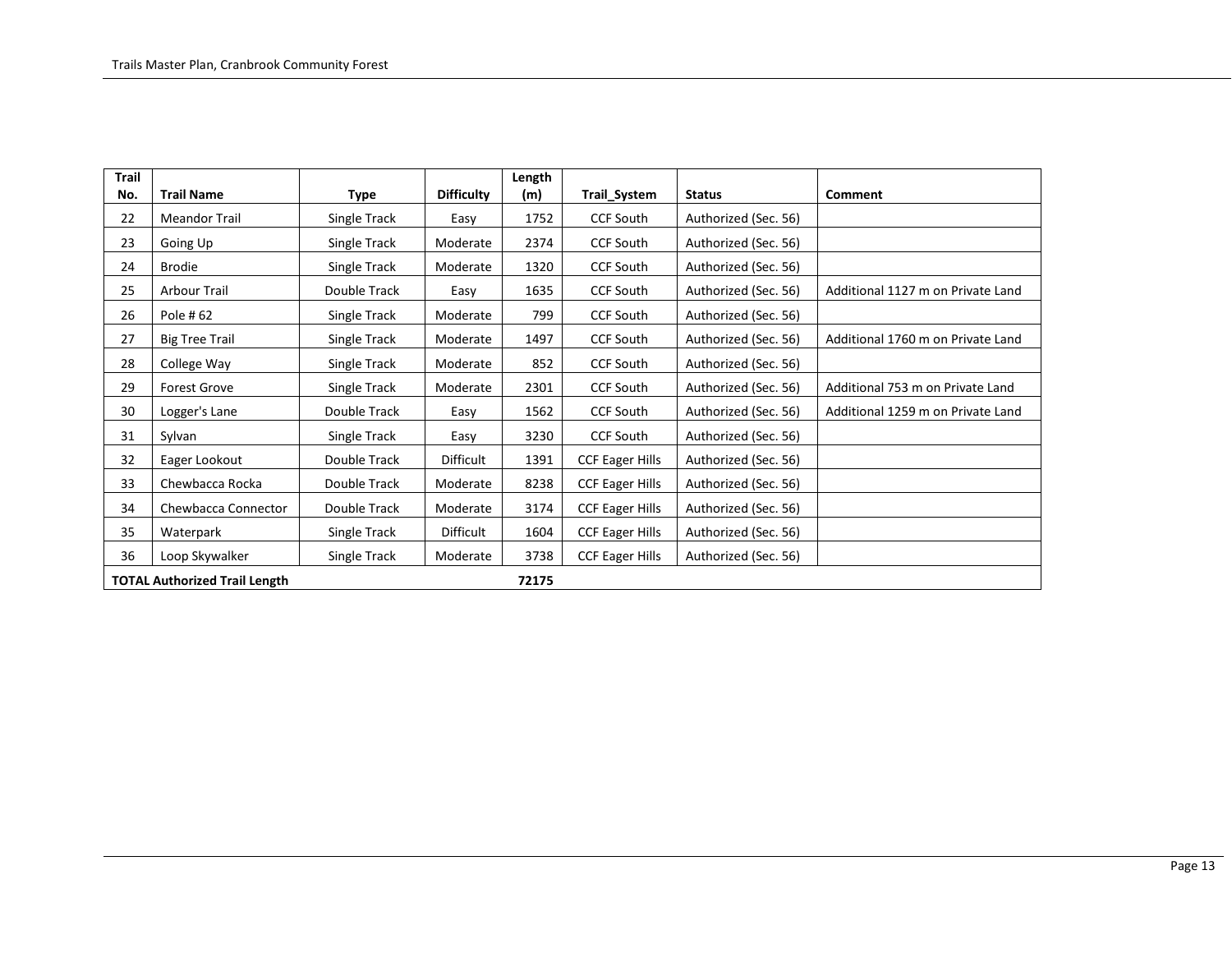**Appendix 2. Trail Maintenance Forms and Procedures**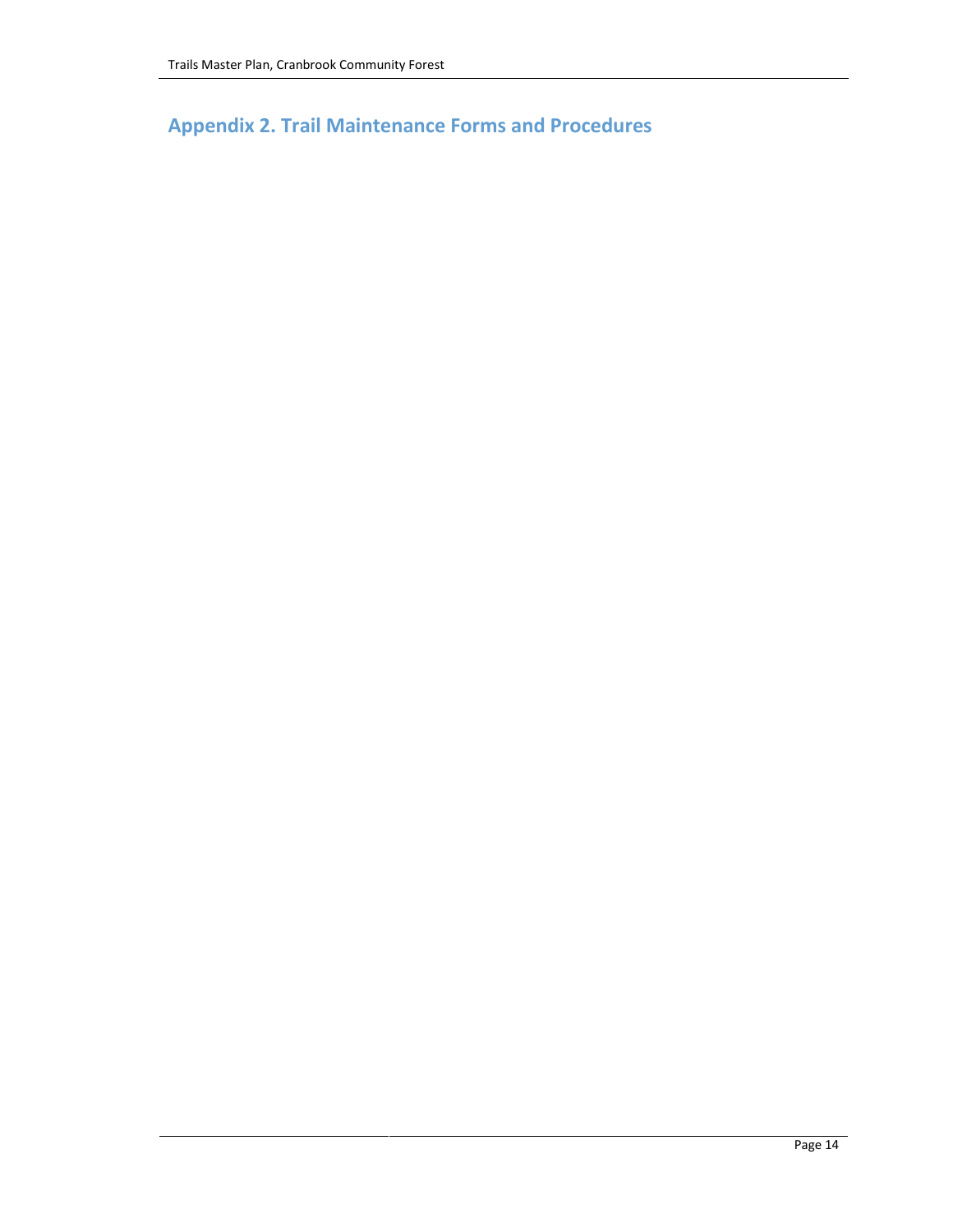

## **Trail Inspection Report and Repair Plan**

| <b>ASSESSMENT</b>                   |                         |               |                                     |                     |
|-------------------------------------|-------------------------|---------------|-------------------------------------|---------------------|
| <b>Assessed By:</b>                 | <b>Location:</b>        |               |                                     | Date:               |
|                                     |                         |               |                                     |                     |
| <b>Comments/Observations:</b>       |                         |               |                                     | <b>Repairs?</b>     |
|                                     |                         |               |                                     | $\square$ Yes       |
|                                     |                         |               |                                     | $\square$ No        |
|                                     |                         |               |                                     |                     |
|                                     |                         |               |                                     | <b>Map Attached</b> |
|                                     |                         |               |                                     | □ Yes               |
|                                     |                         |               |                                     | $\square$ No        |
|                                     |                         |               |                                     |                     |
|                                     |                         |               |                                     |                     |
|                                     |                         |               |                                     |                     |
|                                     |                         |               |                                     |                     |
|                                     |                         |               |                                     |                     |
| <b>REPAIR REQUIREMENTS</b>          |                         |               |                                     |                     |
| Problem:                            |                         |               |                                     | <b>Priority</b>     |
|                                     |                         |               |                                     | $\Box$ Low          |
|                                     |                         |               |                                     | $\Box$ Medium       |
|                                     |                         |               |                                     | $\Box$ High         |
|                                     |                         |               |                                     |                     |
|                                     |                         |               |                                     |                     |
| Repair:                             |                         |               |                                     |                     |
|                                     |                         |               |                                     |                     |
|                                     |                         |               |                                     |                     |
|                                     |                         |               |                                     |                     |
|                                     |                         |               |                                     |                     |
| <b>Sketch/Photo Existing Trail:</b> |                         |               | <b>Sketch/Photo Existing Trail:</b> |                     |
|                                     |                         |               |                                     |                     |
|                                     |                         |               |                                     |                     |
|                                     |                         |               |                                     |                     |
|                                     |                         |               |                                     |                     |
|                                     |                         |               |                                     |                     |
|                                     |                         |               |                                     |                     |
|                                     |                         |               |                                     |                     |
|                                     |                         |               |                                     |                     |
|                                     |                         |               |                                     |                     |
|                                     |                         |               |                                     |                     |
|                                     |                         |               |                                     |                     |
|                                     |                         |               |                                     |                     |
| Crew:                               | <b>Tools/Equipment:</b> |               | <b>Materials:</b>                   |                     |
|                                     | □ Pulaski               | □ Chain Saw   |                                     |                     |
|                                     | $\Box$ Shovel           | □ Pruning Saw |                                     |                     |
|                                     | □ MacLeod               | $\Box$ Quad   |                                     |                     |
|                                     | $\Box$ Other            |               |                                     |                     |
|                                     |                         |               |                                     |                     |

Page 1 of 1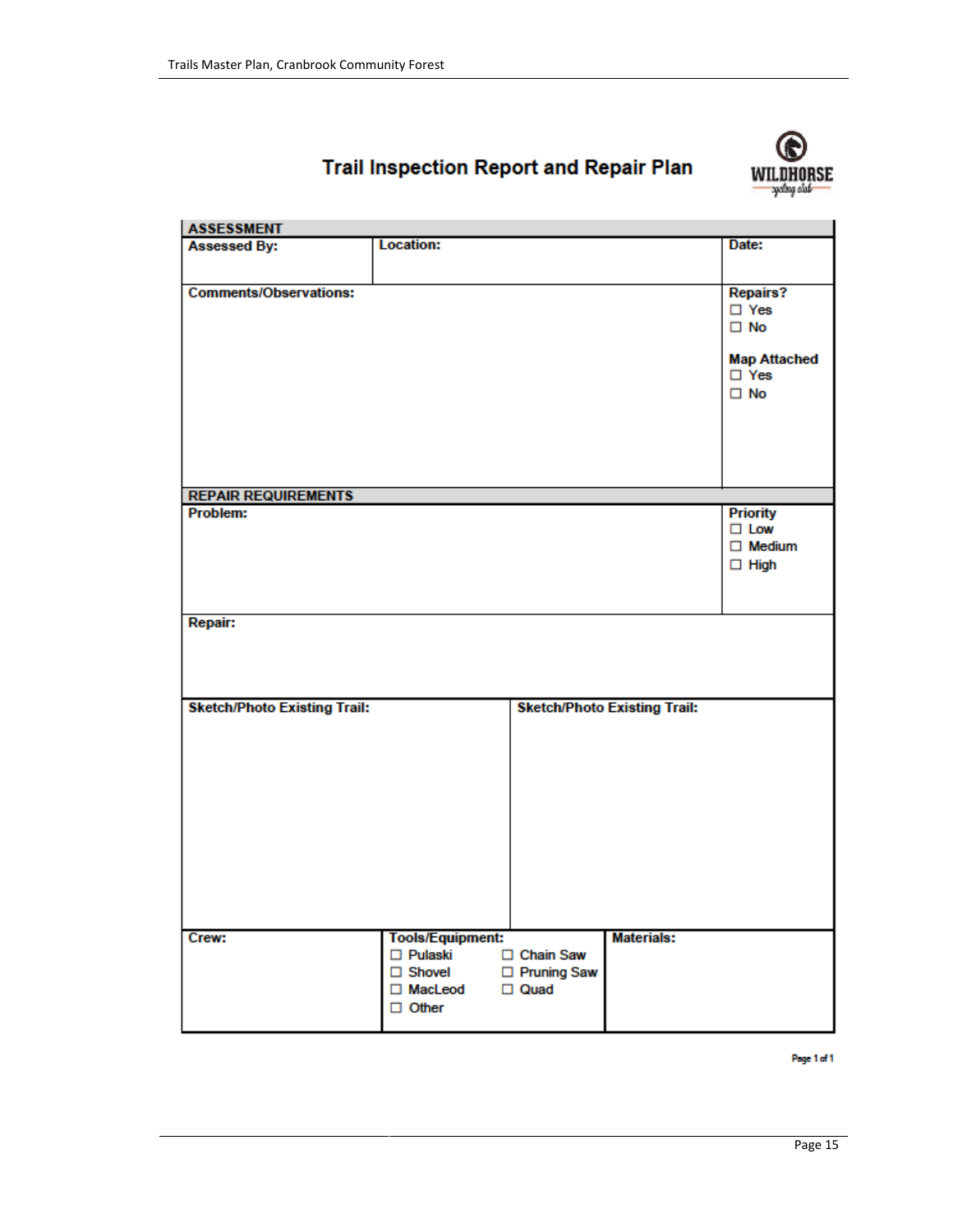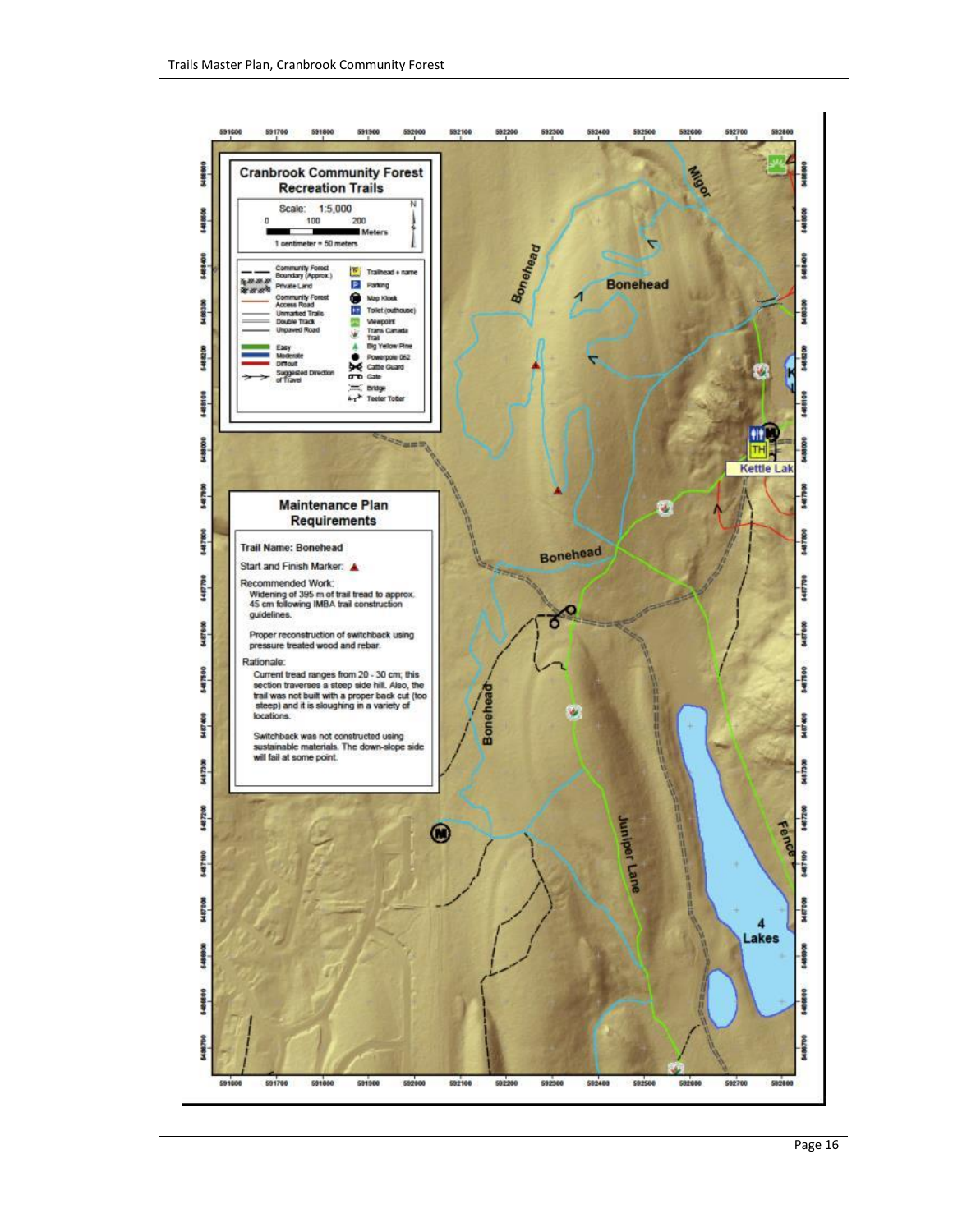**Appendix 3. Cranbrook Community Forest trail inventory maps.**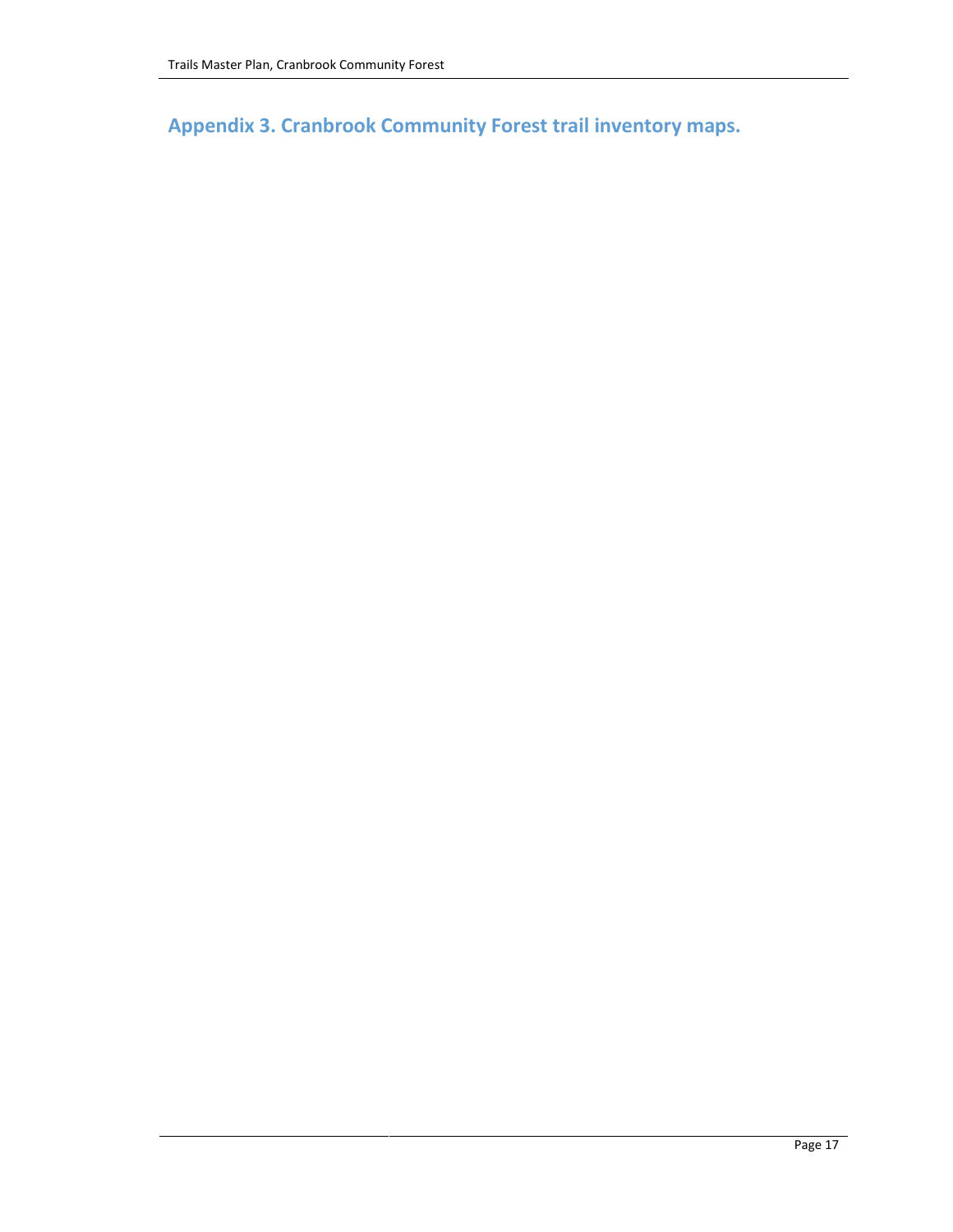**Appendix 4. Cranbrook Community Forest proposed new trail maps.**